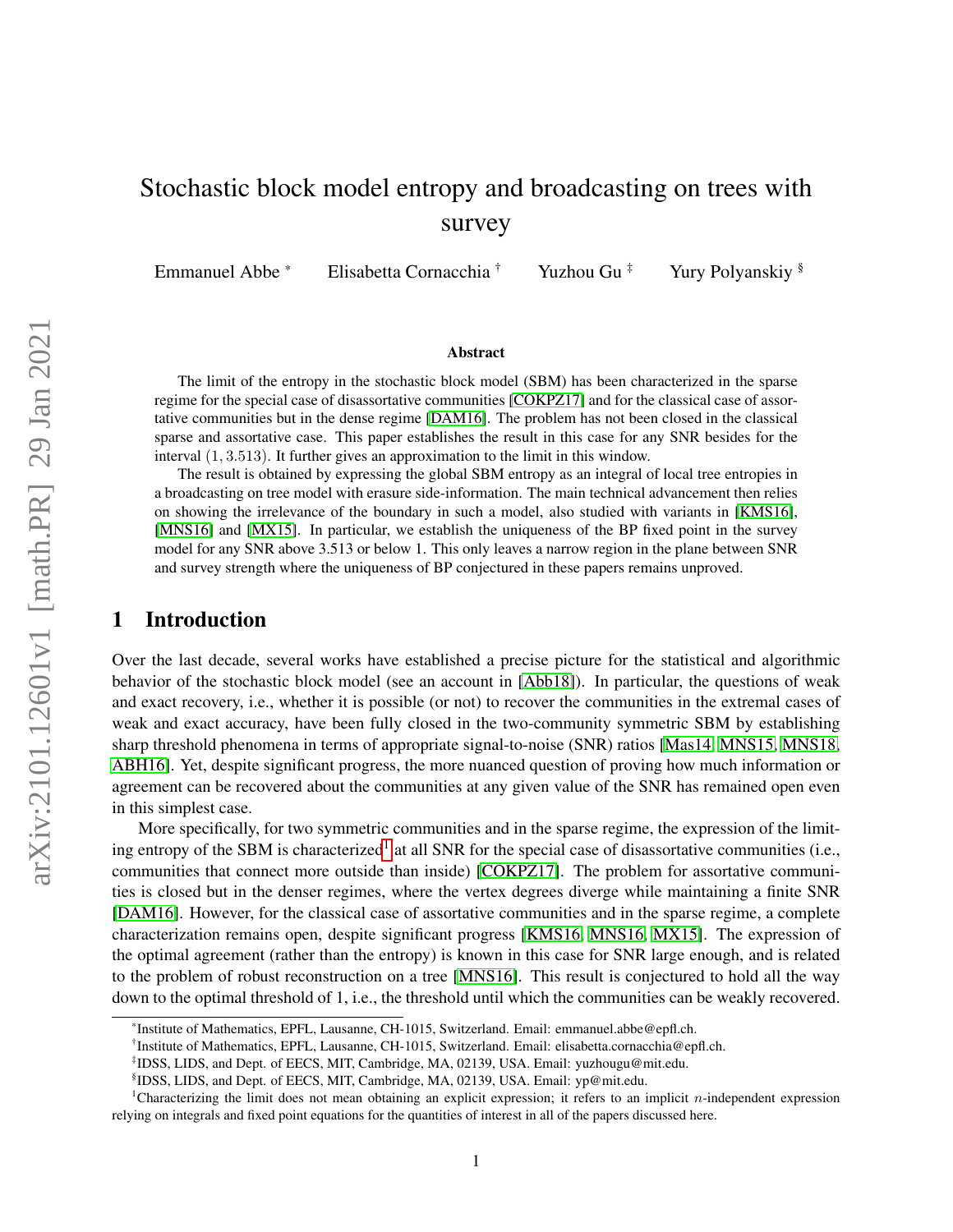We make progress on this question by establishing the result down to 3.513. Further, we establish new results and improvements of prior results for the problem of broadcasting on a tree with side-information; see Section [1.1.](#page-3-0)

**The SBM entropy.** Recall that in the symmetric SBM with two communities, a random variable  $X$  is drawn uniformly at random in  $\{\pm 1\}^n$  and an *n*-vertex graph G is drawn by connecting vertices having same (resp. different) values in X with probability  $a/n$  (resp.  $b/n$ ).

The SBM mutual information is defined by the limit (if it exists)

$$
\mathcal{I}(a,b) := \lim_{n \to \infty} \frac{1}{n} I(X;G),\tag{1}
$$

where  $I$  is the mutual information. Note that establishing the existence of this limit is nontrivial. This was proved in [\[AM15\]](#page-10-2) for the case of  $a < b$ , the same case for which the value of the limit has more recently been established [\[COKPZ17\]](#page-11-0). Note also that due to the chain rule  $I(X;G) = H(X) - H(X|G)$ , the SBM mutual information is the complement of the SBM conditional entropy (called simply the SBM entropy)

$$
\mathcal{H}(a,b) := \lim_{n \to \infty} \frac{1}{n} H(X|G). \tag{2}
$$

Informally, the SBM mutual information measures how much information can be recovered about the communities after observing the graph, and equivalently, the SBM entropy measures how much uncertainty is left about the communities after observing the graph. More formally, it quantifies the average number of bits needed to represent the communities after observing the graph; see [\[Abb16\]](#page-10-3) for formal relations to graph compression.

Note that one may use other measures on the communities signal given the graph, such as the optimal (normalized) mean square error of reconstructing the  $n \times n$  rank-2 block matrix (with  $a/n$  in the  $n/2 \times n/2$ diagonal blocks and  $b/n$  in the off diagonal blocks), or the optimal (normalized) agreement (Hamming distance) of reconstructing  $X$  up to a community relabelling. These can be explicitly related to each other in the tree models discussed next, and require bounds in the SBM context; see for instance [\[DAM16\]](#page-11-1). The conditional entropy allows however for a direct reduction from the SBM to the tree model with sideinformation, as discussed below.

The BOTS entropy. Consider the following problem of broadcasting on a tree with side-information (BOTS). This will be later defined on general trees and with general side-information, but consider for simplicity the case of regular trees (where each vertex has exactly  $d$  descendants) and erasure side-information. In this model, a random bit is attached to the root of the tree and broadcasted down the tree by flipping its value independently with probability  $\delta$  on each edge (for convenience we call  $\theta = 1 - 2\delta$ ). We denote by  $\sigma_\rho$  the root-bit, by  $\sigma_{L_k}$  the  $d^k$ -dimensional vector of the leaf-bits at generation k, and by  $\omega_{T_k}^{\epsilon}$  the side-information up to depth  $k$ : these are the vertices labelled that are revealed in the tree (besides the root) independently with probability  $1 - \epsilon$ . We call this side-information the "survey". Note that this is the type of side-information used in our connection between BOTS and SBM entropies, but other types of side-information are of independent interest. In this paper we devote attention to general (but symmetric with respect to the spin flip) observation model of the nodes, which we refer to as the BMS channel  $W$ , see Appendix [A](#page-12-0) for the explanation of this notion.

We are now interested in two quantities:

1. the limiting entropy of the root-bit after observing the leaf-bits and the survey, i.e.<sup>[2](#page-1-0)</sup>,

$$
\bar{h}(d,\theta,\epsilon) := \lim_{k \to \infty} H(\sigma_{\rho} | \sigma_{L_k}, \omega_{T_k}^{\epsilon}),
$$

<span id="page-1-0"></span><sup>&</sup>lt;sup>2</sup>Note that in these tree models, the limits can be proved to always exist.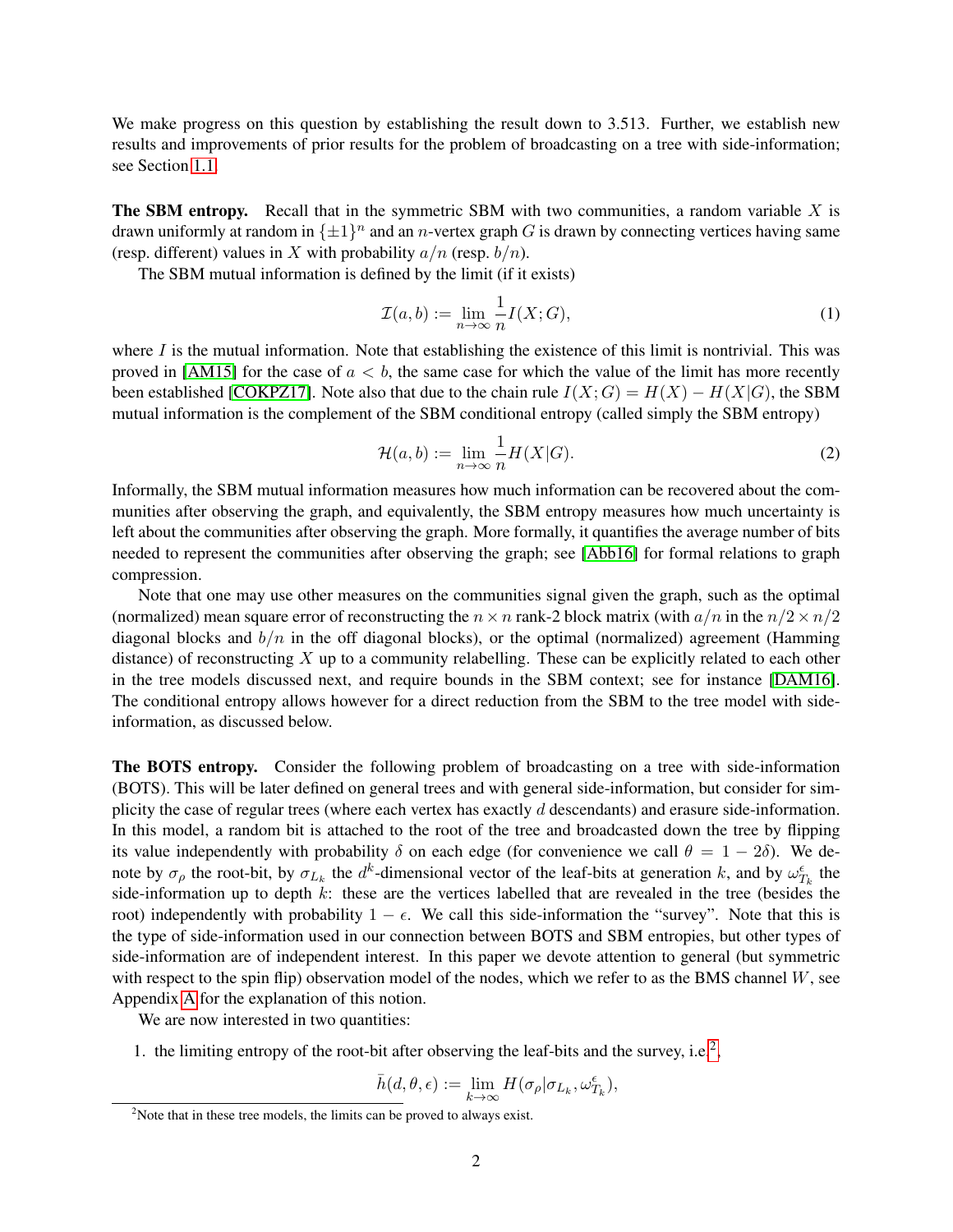2. the same quantity without the leaf bits being observed, i.e.,

$$
h(d, \theta, \epsilon) := \lim_{k \to \infty} H(\sigma_{\rho} | \omega_{T_k}^{\epsilon}).
$$

We now give a rather direct method to express the SBM entropy in terms of BOTS entropies.

SBM to BOTS entropy reduction. The relation obtained between the SBM and BOTS conditional entropy is as follows: if for some range of parameters  $d, \theta$ , we can establish that

$$
h = \bar{h}, \quad \forall \epsilon \in (0, 1),
$$

i.e., if the *boundary is irrelevant*, then we can characterize  $H$  as an integral of  $\bar{h}$  using the parameter correspondence  $d = (a + b)/2$  and  $\theta = \frac{a-b}{a+b}$  $\frac{a-b}{a+b}$  (see Theorem [1\)](#page-4-0).

Our starting point to such a reduction is an area-theorem or interpolation trick that is commonly used in coding theory [\[RU01\]](#page-11-8) and related statistical physics literature [\[MM09\]](#page-11-9).

The idea is to express the entropy in the SBM  $H(X|G)$  as the integral

$$
\frac{1}{n}H(X|G) = \int_0^1 \frac{1}{n} \frac{\partial}{\partial \epsilon} H(X|G, Y^{\epsilon}) d\epsilon,\tag{3}
$$

where, similarly as before,  $Y^{\epsilon}$  is an erasure survey that reveals the community of each vertex in X independently with probability  $1 - \epsilon$ . We then use the fact that  $\frac{1}{n}$  $\frac{\partial}{\partial \epsilon} H(X|G, Y_{\epsilon}) = H(X_1|G, Y_{\sim 1}^{\epsilon}),$  where 1 is an arbitrary vertex in the graph and  $Y_{\sim 1}^{\epsilon}$  denotes the erasure survey on all vertices excluding vertex 1. Since conditioning reduces entropy, one can upper-bound  $H(X_1|G, Y_{\sim 1}^{\epsilon})$  by considering only the information in the vertex 1 neighborhood, and due to the local tree-like topology of SBMs, this gives an upper-bound with the BOTS entropy without leaf-information. Moreover, one can add the leaf-information in the conditioning to cut-off the graph beyond a local neighborhood, using the Markovianity<sup>[3](#page-2-0)</sup> of the model, obtaining as well a lower-bound from the BOTS entropy but this time with the leaf-information, cf. [\(17\)](#page-6-0).

Different kind of reductions from SBMs to tree models have long been known and leveraged in the SBM in [\[COKPZ17,](#page-11-0) [MNS16,](#page-11-3) [AM19\]](#page-11-10); we refer to Section [1.1](#page-3-0) for further discussions on these.

We now turn to the crux of the analysis, i.e., the establishment of  $h = \bar{h}$ .

Uniqueness of BP fixed point for BOTS. Our main contribution is to show that in a wide range of parameters and side-information models, the BOTS associated distributional fixed point equation (known as BP fixed point) has a unique solution. This automatically has several implications.

First, this establishes the desired 'boundary irrelevance' property for the BEC survey, i.e.,  $h = \overline{h}$ :

<span id="page-2-2"></span>
$$
\lim_{k \to \infty} H(\sigma_{\rho} | \sigma_{L_k}, \omega_{T_k}^{\epsilon}) = \lim_{k \to \infty} H(\sigma_{\rho} | \omega_{T_k}^{\epsilon}). \tag{4}
$$

The latter always implies

<span id="page-2-1"></span>
$$
\lim_{\epsilon \to 1} \lim_{k \to \infty} H(\sigma_{\rho} | \omega_{T_k}^{\epsilon}) = \lim_{k \to \infty} H(\sigma_{\rho} | \sigma_{L_k}). \tag{5}
$$

Indeed, one only needs to notice that  $\lim_{\epsilon \to 1} \lim_{k \to \infty} H(\sigma_\rho | \sigma_{L_k}, \omega_{T_k}^{\epsilon}) = \sup_{\epsilon, k} H(\sigma_\rho | \sigma_{L_k}, \omega_{T_k}^{\epsilon})$  and that for every k the latter quantity is continuous in  $\epsilon \in [0, 1]$  including at the boundary.

Further, the presence of the survey allows to convert the absence of leaf-information into the presence of noisy leaf-information, thereby obtaining the robust reconstruction property in the presence and in the absence of the survey [\[MNS16\]](#page-11-3).

<span id="page-2-0"></span><sup>&</sup>lt;sup>3</sup>Strict Markovanity does not hold in the SBM due to the weak effect of non-edges, and this requires a technical lemma; see proof of Theorem [1.](#page-4-0) This technicality can also be avoided by considering the related Censored Block Model (CBM), rather than the SBM, for which strict Markovianity holds.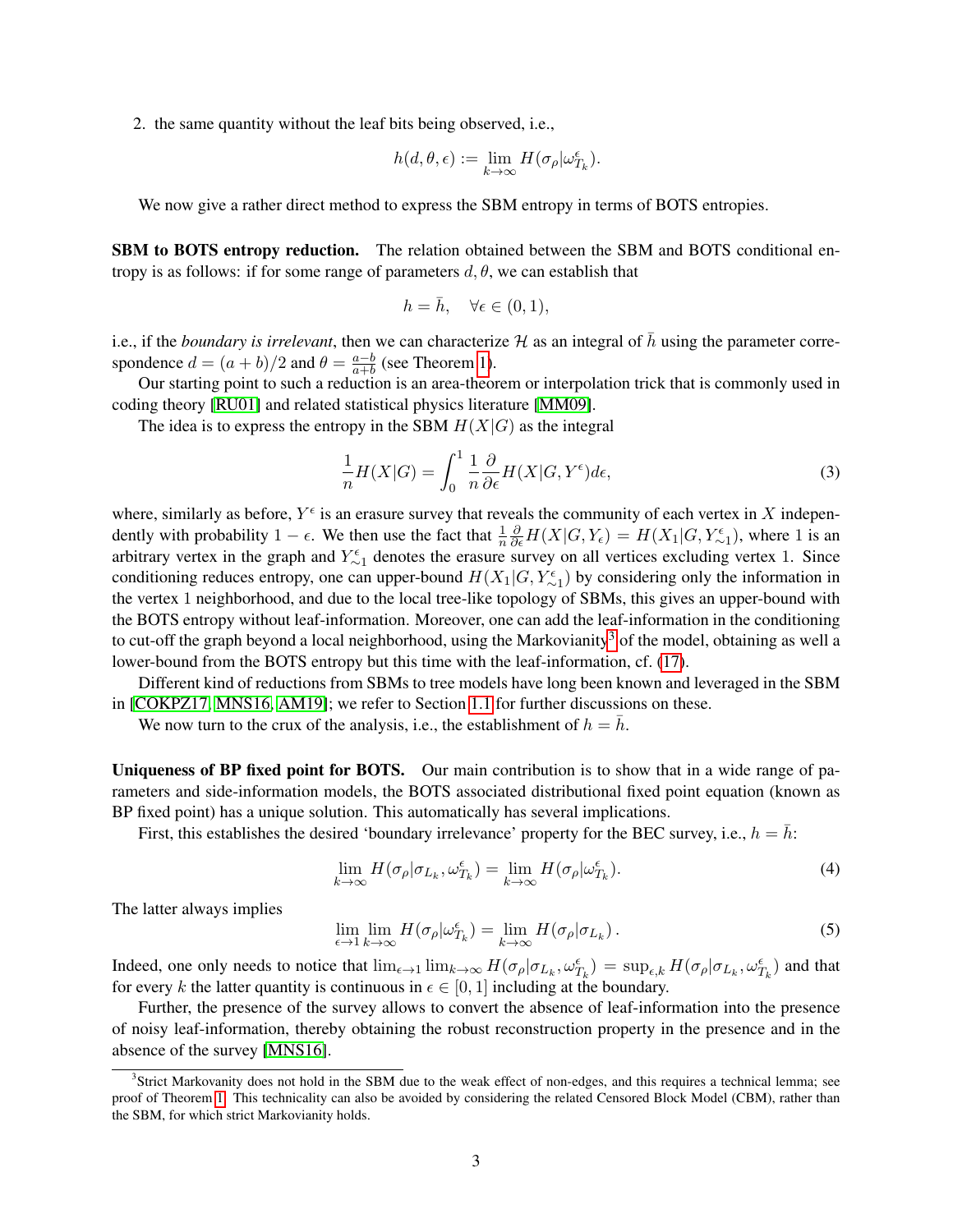Property [\(5\)](#page-2-1) is also known in the SBM literature as the condition for "optimality of local algorithms", and was investigated in [\[KMS16,](#page-11-2) [MX15\]](#page-11-4). These works build on the crucial contribution of [\[MNS16\]](#page-11-3), which shows uniqueness of BP fixed point for BOT without survey and  $d\theta^2 > C$ , where C is "large enough" (see Appendix [E](#page-19-0) for our estimates of how large). Note that since the conditional entropy in [\(5\)](#page-2-1) can be sandwiched between  $H(\sigma_\rho|\sigma_{L_k})$  and  $H(\sigma_\rho|\omega_{L_k}^{\epsilon})$ , the result of [\[MNS16\]](#page-11-3) implies [\(5\)](#page-2-1), as indeed observed in [\[KMS16,](#page-11-2) Prop. 3]. However, [\[KMS16\]](#page-11-2) derives result for the case where  $\epsilon \to 1$ , relying on [\[MNS16\]](#page-11-3) for large enough C. It also conjectures the more general [\(4\)](#page-2-2) (for all  $d, \theta, \epsilon$  and BEC survey), and our paper validates this conjecture in a wide range of parameters (see Fig. [1\)](#page-5-0), including for all values of the  $d\theta^2 \notin (1, 3.513)$ .

Finally, subsequent work [\[MX15\]](#page-11-4) focuses on the case of  $BSC_{\epsilon}$  rather than  $BEC_{\epsilon}$  survey, and also conjectured [\(4\)](#page-2-2) for all  $d, \theta, \epsilon$ . They demonstrate the uniqueness of the BP fixed point in this setting for some range of parameters (which as  $\epsilon \to 1/2$  reduces to  $d\theta^2 > C$  for some large enough C). Although the method of [\[MX15\]](#page-11-4) is an extension of [\[MNS16\]](#page-11-3), the authors make the remark "We note however that the paper [\[MNS16\]](#page-11-3) did not consider side information and the adaptation of the proof is far from trivial." This is further expanded in the current paper.

#### <span id="page-3-0"></span>1.1 Novelty and comparison to the literature

We believe that our proof technique offers the following improvements compared to [\[MNS16,](#page-11-3) [MX15\]](#page-11-4): (a) it is much shorter; (b) we do not need to consider large  $\theta$ , small d and small d large  $\theta$  cases separately; (c) it works simultaneously for  $d\theta^2 < 1$  and  $d\theta^2 > 3.513$ ; (d) it works simultaneously with and without side-information, and the side-information can be any BMS, rather than specifically the BEC or BSC; (e) it closes the entire low-SNR case  $d\theta^2 < 1^4$  $d\theta^2 < 1^4$ , and to the best of our knowledge it yields the state-of-the-art threshold for the high-SNR case.

Our main innovation is the information-theoretic point of view: we consider BOTS with or without leaf observations as two binary input symmetric channels (BMSs) which are related to each other by a property known as degradation. This implies a certain inequality between the log-likelihood ratios (LLRs), cf. [\(30\)](#page-8-0), which we exploit in the application of the potential method. These key ideas are the content of the Prop. [2.](#page-9-0) On the more technical side, another innovation is the choice of the potential function as  $\phi(r) = e^{-1/2r}$ .

Concerning the reduction from SBM to BOTs, we note first that the reduction in [\[MNS16\]](#page-11-3) is obtained for the agreement metric. It is easy to navigate between agreement and entropy once on the tree models, but in the SBM, the entropy allows for the chain rule and other properties that lead to the direct reduction detailed previously. On the other hand, [\[MNS16\]](#page-11-3), rely on a black-box algorithms that solves weak recovery in order to bring the noisy leaves. Therefore, we are trading the noisy leaves with the survey. In turn, we can exploit the survey to obtain tighter conditions for the boundary irrelevance that lead to part (ii) of Theorem [1.](#page-4-0)

Finally, [\[COKPZ17\]](#page-11-0) uses a reduction to trees for the entropy that does also not rely on the erasure side-information as described above. In particular, the computation of the SBM entropy is linked to an optimization problem (Theorem 2.2 therein), whose solution corresponds to the dominant BP fixed point on a Galton-Watson tree (Theorem 2.4).

#### <span id="page-3-2"></span>2 Results: Boundary Irrelevance and SBM Entropy

Broadcasting on Trees with Survey (BOTS). We start with the standard broadcasting on trees (BOT) setting. Let T be an infinite tree rooted at  $\rho$ . Let  $\sigma_{\rho} \sim \text{Unif}(\{\pm 1\})$  be the root bit and assume that it is

<span id="page-3-1"></span><sup>&</sup>lt;sup>4</sup>There are, however, two related low-SNR results. [\[MX15,](#page-11-4) Theorem 4.2] shows uniqueness of fixed point for  $d\theta < 1$  via a simple contractivity of  $F_\theta$  function in the BP recursion [\(26\)](#page-7-0).[\[KMS16,](#page-11-2) Theorem 3] shows [\(5\)](#page-2-1) for  $d\theta^2 < 1$  as an application of information contraction from [\[EKPS00\]](#page-11-11).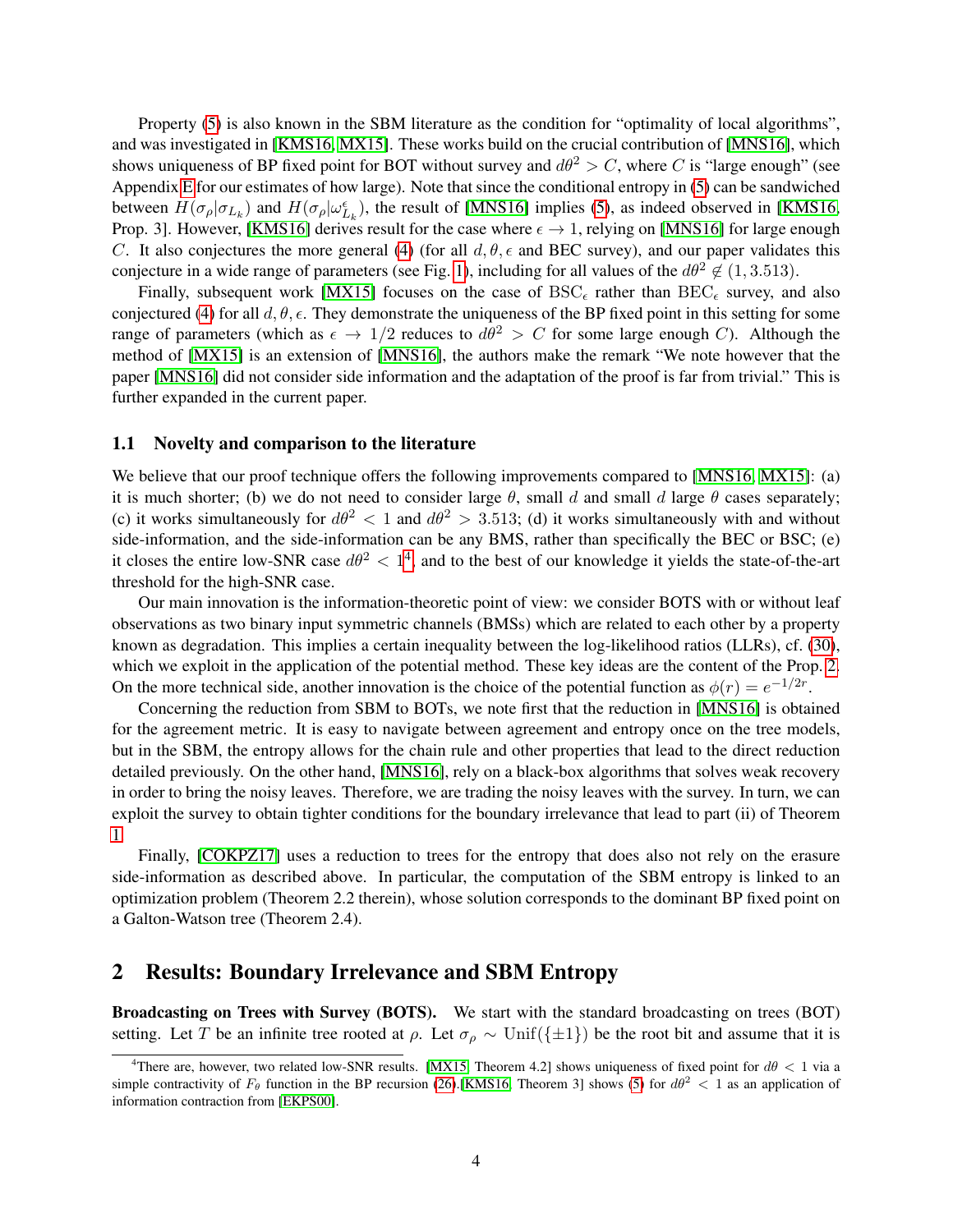broadcast through each edge independently with flip probability  $\delta \in (0, \frac{1}{2})$  $\frac{1}{2}$ . For simplicity we use notation  $\theta = 1 - 2\delta$ . Let  $L_k$  denote the set of nodes at level k, and  $T_k$  denote the set of nodes at level  $\leq k$  (where the root is at level 0). Reconstruction on such models consists of recovering the root bit after observing the leaves bits at large depth ([\[EKPS00\]](#page-11-11)).

We consider a slightly different problem, where we have access to some node side-information, or "survey". Specifically, let W be a fixed BMS channel, and for each node u we observe  $\omega_u \sim W(\sigma_u)$ . We call  $(T, \rho, \theta, W)$  a broadcasting instance with survey. We will also denote by  $\Delta_W$  the  $\Delta$ -component of the BMS W (see Appendix [A](#page-12-0) for background on BMS channels). This setting includes the one in [\[MX15\]](#page-11-4), where  $W = BSC_{\alpha}$ , i.e., for each node u,  $\mathbb{P}[\omega_u = \sigma_u] = 1 - \mathbb{P}[\omega_u = -\sigma_u] = 1 - \alpha$ ; and the one in [\[KMS16\]](#page-11-2), where  $W = \text{BEC}_{\epsilon}$ , i.e., for each node the survey reveals the correct label with probability  $1 - \epsilon$  and an erasure symbol otherwise. The latter is of particular interest to us because of its application to the computation of the SBM entropy (Theorem [1\)](#page-4-0). For clarity, in the case of erasure survey, we denote  $\omega_u^{\epsilon} = \text{BEC}_{\epsilon}(\sigma_u).$ 

<span id="page-4-0"></span>**Theorem 1.** Let  $(X, G) \sim \text{SBM}(n, 2, a/n, b/n)$ . Let T be a Galton-Watson tree with Pois $(\frac{a+b}{2})$  $\frac{+b}{2}$ ) *offspring* distribution and let  $(T, \rho, \frac{a-b}{a+b}, \text{BEC}_{\epsilon})$  be a broadcasting instance with erasure survey, and edge flip proba*bility*  $\frac{b}{a+b}$ *. Let*  $\alpha^* \approx 3.513$  *be the unique solution in*  $\mathbb{R}_{>1}$  *to the equation*  $\exp(-\frac{\alpha-1}{2})$  $\frac{-1}{2}$ ) $\alpha = 1$ . The following *hold.*

*(i) For* a, *b such that*  $\frac{(a-b)^2}{2(a+b)} \le 1$  *or*  $\frac{(a-b)^2}{2(a+b)} \ge \alpha^* \approx 3.513$ 

<span id="page-4-3"></span>
$$
\mathcal{H}(a,b) = \lim_{n \to \infty} \frac{1}{n} H(X|G) = \int_0^1 \lim_{k \to \infty} H(\sigma_\rho | T, \sigma_{L_k}, \omega_{L_k}^\epsilon) d\epsilon.
$$
 (6)

*(ii) For any* a, *b such that*  $\frac{(a-b)^2}{2(a+b)}$  $\frac{(a-b)^2}{2(a+b)} \in (1,\alpha^*)$ , *i.e.*, *inside the gap of part (i)*,

$$
\lim_{n \to \infty} \frac{1}{n} H(X|G) = \int_0^1 \lim_{k \to \infty} H(\sigma_\rho | T, \sigma_{L_k}, \omega_{L_k}^\epsilon) d\epsilon + \xi_{\text{inf}},\tag{7}
$$

$$
\limsup_{n \to \infty} \frac{1}{n} H(X|G) = \int_0^1 \lim_{k \to \infty} H(\sigma_\rho | T, \sigma_{L_k}, \omega_{L_k}^\epsilon) d\epsilon + \xi_{\text{sup}},
$$
\n(8)

*where*  $0 \leq \xi_{\text{inf}}, \xi_{\text{sup}} \leq 1 - \xi$  $\frac{\sqrt{e}}{2} \approx 0.178.$ 

A crucial ingredient to establish Theorem [1](#page-4-0) is the following property for BOTS.

Definition 1 (Boundary Irrelevance (BI)). *We say that* (T, ρ, θ, W) *has the Boundary Irrelevance (BI) property if*

<span id="page-4-4"></span>
$$
\lim_{k \to \infty} I(\sigma_{\rho}; \sigma_{L_k} | T, \omega_{T_k}) = 0.
$$
\n(9)

*which is equivalent to* [\(4\)](#page-2-2)*.*

In words, the (BI) implies that if we have access to some intermediate node information, the leaves at infinite depth become irrelevant for detecting the root bit. We focus on regular and Galton-Watson trees with Poisson offspring. We prove the following Theorem in Section [4.](#page-7-1)

<span id="page-4-2"></span>Theorem 2. *Let* T *be a* d*-regular tree or a Galton-Watson tree with Poisson*(d) *offspring distribution, with root vertex*  $\rho$ *. Let*  $W$  *be a BMS channel. If*  $P_e(W) \neq \frac{1}{2}$  $\frac{1}{2}$ *, and* 

<span id="page-4-1"></span>
$$
d\theta^2 \exp(-\frac{(d\theta^2 - 1)_+}{2})Z(W) < 1,\tag{10}
$$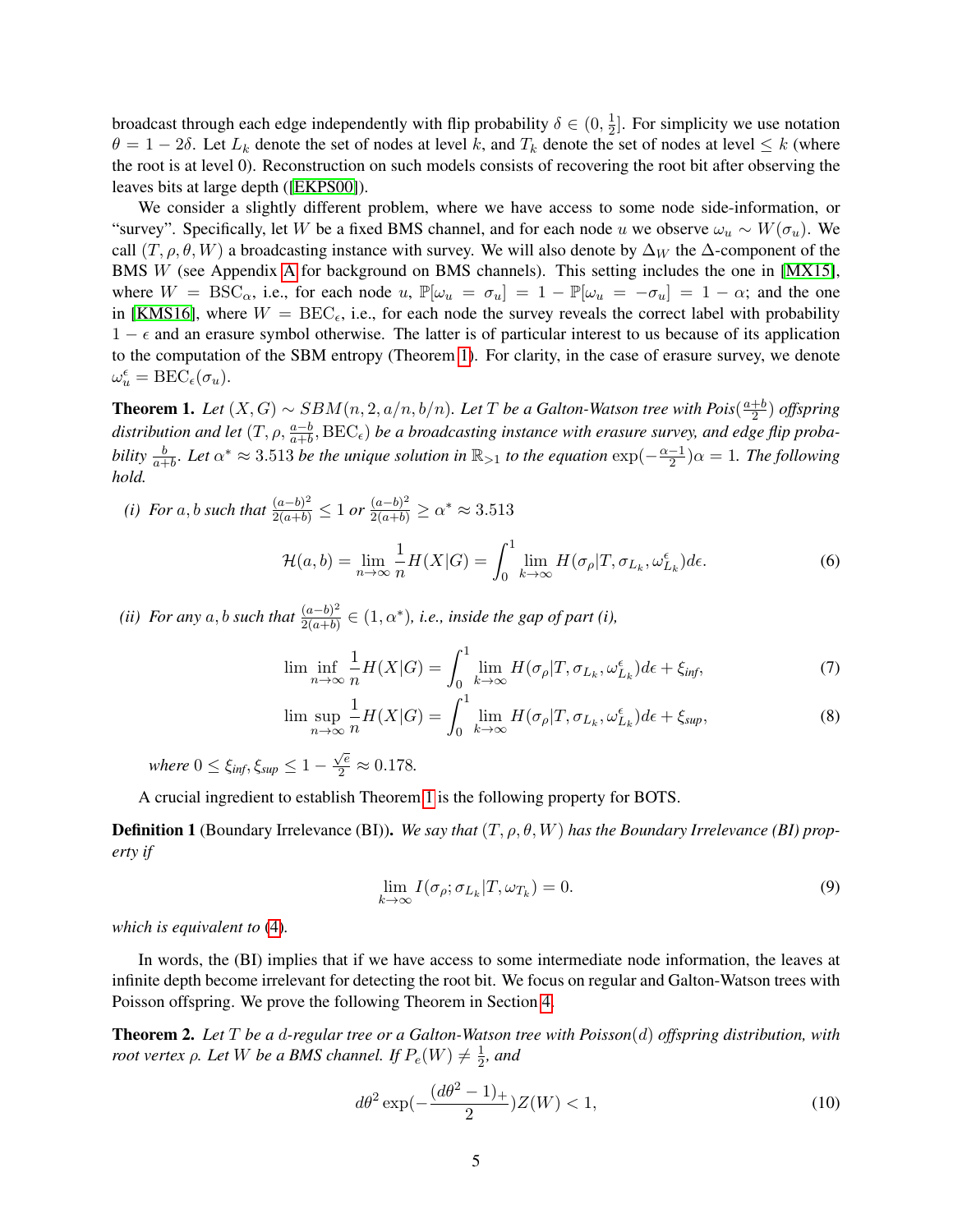*where* Pe(W) *is the probability of error, and* Z(W) *is the Bhattacharyya coefficient (defined in Definition [4\)](#page-12-1), then* (*BI) holds for*  $(T, \rho, \theta, W)$ *. In particular, (BI) holds for any*  $(T, \rho, \theta, W)$  *with*  $d\theta^2 < 1$  *or*  $d\theta^2 > \alpha^*$ (and with  $P_e(W) \neq \frac{1}{2}$  $\frac{1}{2}$ ), where  $\alpha^* \approx 3.513$  is the unique solution in  $\mathbb{R}_{>1}$  to the equation  $\exp(-\frac{\alpha-1}{2})$  $\frac{-1}{2}$ ) $\alpha = 1$ .

We remark that [\(10\)](#page-4-1) is a relaxation of a sharper bound in Prop. [3](#page-9-1) (e.g., for regular trees with  $d = 2$  (BI) is proven for all cases except  $d\theta^2 \in (1, 1.62)$ . The following corollary lists a few direct consequences of Theorem [2.](#page-4-2)

<span id="page-5-1"></span>**Corollary 1.** In the setting of Theorem [2,](#page-4-2) if any of the following is true, then (BI) holds for  $(T, \rho, \theta, W)$ : (i)  $Z(W) < \frac{\sqrt{e}}{2} \approx 0.824;$  *(ii)*  $P_e(W) < \frac{1}{2} - \frac{1}{4}$ 4  $\frac{u}{\sqrt{2}}$  $\overline{4-e} \approx 0.217$ ; (iii)  $W = \text{BEC}_\epsilon$  and with  $\epsilon < \frac{\sqrt{e}}{2} \approx 0.824$ .

*Proof.* For (i) we observe that  $\sup_{\alpha \geq 0} (\alpha \exp(-\frac{\alpha-1}{2}))$  $(\frac{-1}{2})$ ) =  $\frac{2}{\sqrt{2}}$  $\frac{1}{e}$ . For (ii) we define  $p(\Delta) = 2\sqrt{\Delta(1-\Delta)}$ and notice that  $Z(W) = \mathbb{E}[p(\Delta_W)] \le p(\mathbb{E}\Delta_W) = p(P_e(W))$  because the function p is concave. So when  $P_e(W) < \frac{1}{2} - \frac{1}{4}$ 4 √  $\overline{4-e}$ , we have  $Z(W)$  <  $\frac{1}{\sqrt{e}}$  $\frac{1}{2}$ . (iii) follows from (i).

Theorem [2](#page-4-2) is a consequence of the following more general result, that we state informally here (for the full statement see Prop[.6](#page-18-0) in Appendix [D\)](#page-18-1).

Proposition 1 (Informal, uniqueness of BP fixed point). *For BOTS if* [\(10\)](#page-4-1) *holds, then the BP distributional* fixed point is unique. For BOT if  $d\theta^2 < 1$  or  $d\theta^2 > \alpha^*$  then the non-trivial fixed point is unique.

We demonstrate the region of BP-uniqueness from Corollary [1](#page-5-1) on Figure [1.](#page-5-0) We note that, taking the



<span id="page-5-0"></span>Figure 1: Left: Region of BP uniqueness for BEC survey from Corollary [1\(](#page-5-1)iii). Right: Region of BP uniqueness for BMS survey from Corollary [1\(](#page-5-1)ii).

limit  $\epsilon \to 1^-$ , Theorem [2](#page-4-2) implies that revealing an (arbitrarily) small fraction of vertex labels gives the same information about the root bit, as revealing the whole boundary labels at large distance, even in the reconstruction regime, cf. [\(5\)](#page-2-1).

<span id="page-5-2"></span>Conjecture 1. *Let* T *be a regular tree or a Galton-Watson tree with Poisson offspring distribution, with root vertex*  $\rho$ *. Then (BI) holds for*  $(T, \rho, \theta, W)$  *for all*  $0 < \theta < 1$  *and all W such that*  $P_e(W) \neq \frac{1}{2}$  $\frac{1}{2}$ .

If Conjecture [1](#page-4-0) holds, the proof of Theorem 1 gives a precise characterisation of  $\mathcal{H}(a, b)$ , as in [\(6\)](#page-4-3), in terms of BOTS entropies for the entire range of  $a, b$ .

We now prove Theorem [1,](#page-4-0) and defer the proof of Theorem [2](#page-4-2) to Section [4.](#page-7-1)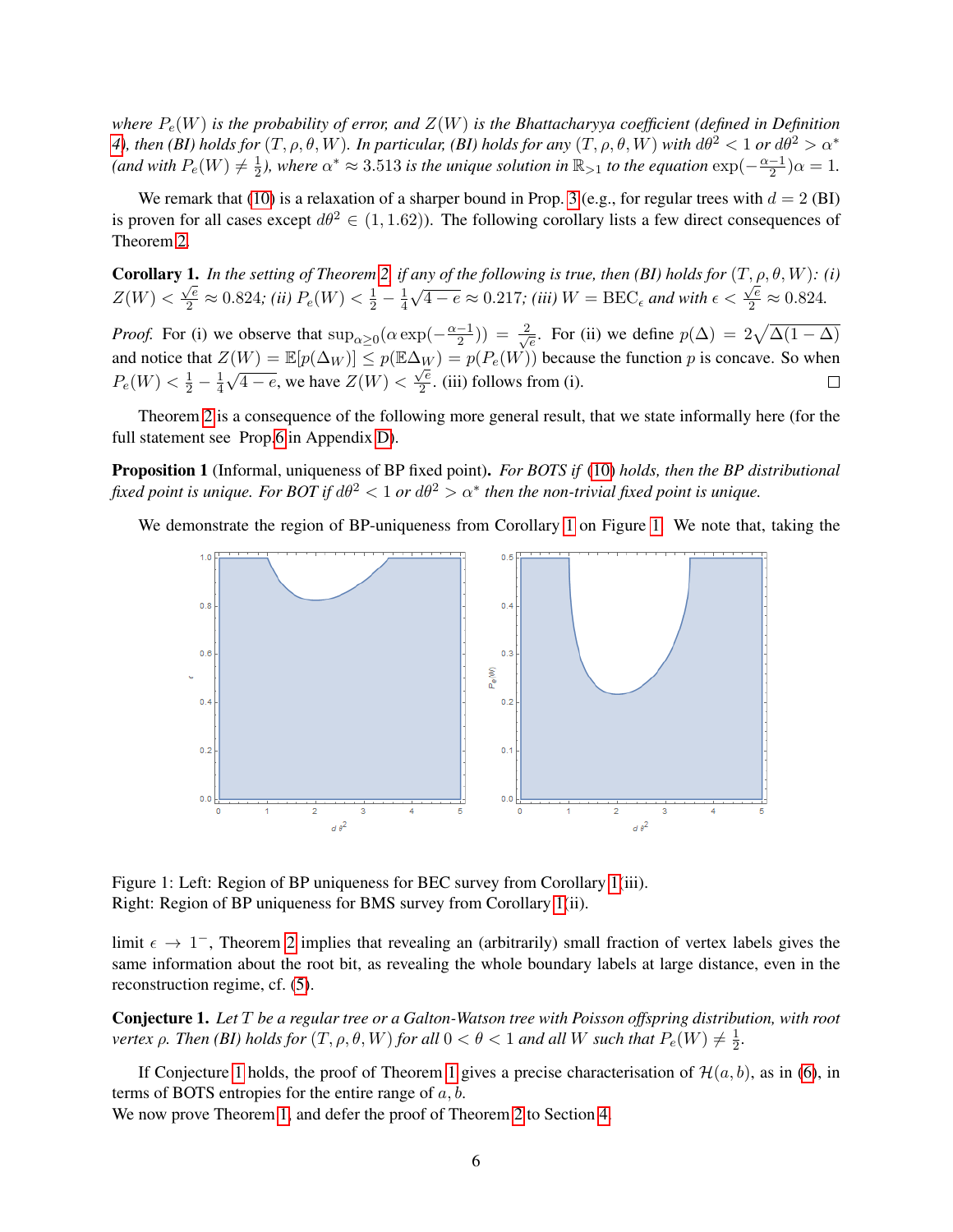#### 3 Proof of Theorem [1](#page-4-0)

Let us denote  $f(\epsilon) = H(X|G, Y^{\epsilon})$ , where similarly as before  $Y^{\epsilon}$  is a BEC<sub> $\epsilon$ </sub>-survey that reveals the true label of each node independently with probability  $1 - \epsilon$ . Note that  $f(1) = H(X|G)$ . Let us replace the single parameter  $\epsilon$  by a set of parameters  $\vec{\epsilon} = (\epsilon_u)_{u \in V(G)}$  (for each vertex  $u, X_u$  is revealed with probability  $1 - \epsilon_u$ ), and let us denote  $Y_{\sim u}^{\epsilon} = \{Y_v^{\epsilon} : v \in V(G), v \neq u\}$  and  $X_{\sim u} = \{X_v : v \in V(G), v \neq u\}$ . Then

$$
f(\vec{\epsilon}) = (1 - \epsilon_u)H(X|G, X_u, Y_{\sim u}^{\epsilon}) + \epsilon_u H(X|G, Y_{\sim u}^{\epsilon})
$$
\n(11)

and by chain rule

$$
\frac{\partial}{\partial \epsilon_u} f(\vec{\epsilon}) = H(X|G, Y_{\sim u}^{\epsilon}) - H(X|G, X_u, Y_{\sim u}^{\epsilon})
$$
\n(12)

$$
=H(X_u, X_{\sim u}|G, Y_{\sim u}^{\epsilon}) - H(X_{\sim u}|G, X_u, Y_{\sim u}^{\epsilon})
$$
\n(13)

<span id="page-6-2"></span>
$$
=H(X_u|G, Y_{\sim u}^{\epsilon}).
$$
\n<sup>(14)</sup>

Then, setting  $\epsilon_u = \epsilon$  for all  $u \in V(G)$ , we get by symmetry

$$
f'(\epsilon) = \sum_{u \in V(G)} H(X_u | G, Y_{\sim u}^{\epsilon}) = n H(X_1 | G, Y_{\sim 1}^{\epsilon}).
$$
\n(15)

Thus, by bounded convergence

<span id="page-6-0"></span>
$$
\lim_{n \to \infty} \frac{1}{n} H(X|G) = \int_0^1 \lim_{n \to \infty} H(X_1|G, Y_{\sim 1}^{\epsilon}) d\epsilon.
$$
 (16)

Take  $k = \frac{\log n}{10 \log 26}$  $\frac{\log n}{10 \log 2(a+b)}$  small enough compared to *n*, such that the neighborhood of vertex 1 at depth k is a tree with high probability (this is for instance proved as Proposition 2 in [\[MNS15\]](#page-11-6)), and denote such neighborhood by  $T_k$ . Specifically, w.h.p.  $T_k$  is a Galton-Watson tree with Poisson $\left(\frac{a+b}{2}\right)$  $\frac{+b}{2}$ ) offspring distribution, rooted at 1, and the labels in  $X_{T_k}$  are distributed as BOT with flip probability  $\frac{b}{a+b}$ . Moreover, let  $X_{L_k}$  be the vertices at distance exactly k from 1, and let  $Y_{\sim 1,T_k}^{\epsilon}$  denote the survey on nodes at distance at most k from 1 (excluding 1). We bound the integrand by the following:

$$
H(X_1|T_k, Y_{\sim 1,T_k}^{\epsilon}, X_{L_k}) + o_k(1) \le H(X_1|G, Y_{\sim 1}^{\epsilon}) \le H(X_1|T_k, Y_{\sim 1,T_k}^{\epsilon}).
$$
\n(17)

For the inequality on the right, we simply removed conditioning terms and thus increased the conditional entropy, specifically we ignored any information from the graph or from the survey on nodes at distance  $\geq k$ to 1. The inequality on the left requires the following lemma, that is a direct consequence of Proposition 2 and Lemma 4.7 in [\[MNS15\]](#page-11-6).

## <span id="page-6-1"></span>**Lemma 1.**  $H(X_1|G, Y_{\sim 1}^{\epsilon}, X_{L_k}) = H(X_1|T_k, Y_{\sim 1,T_k}^{\epsilon}, X_{L_k}) + o_k(1)$ .

In words, Lemma [1](#page-6-1) states that after conditioning on the leaves, the information coming from the graph outside  $T_k$  (including non-edges) becomes negligible, i.e. the model is asymptotically a Markov field. By Theorem [2,](#page-4-2) if  $\frac{(a-b)^2}{2(a+b)} \le 1$  or  $\frac{(a-b)^2}{2(a+b)} \ge \alpha^*$ , then (BI) holds for  $(T_k, 1, \frac{a-b}{a+b})$  $\frac{a-b}{a+b}$ , BEC<sub> $\epsilon$ </sub>), for all  $\epsilon$  < 1, thus the leftmost and the rightmost terms in [\(17\)](#page-6-0) are asymptotically equal. This means that the limit in the integrand in [\(16\)](#page-6-2) exists for all  $\epsilon \in (0, 1)$ , thus (i) holds.

On the other hand, by Corollary [1\(](#page-5-1)iii), for all  $\epsilon < \epsilon^* = \frac{\sqrt{e}}{2} \approx 0.824$  and for all  $a, b$  the (BI) holds for  $(T_k, 1, \frac{a-b}{a+b})$  $\frac{a-b}{a+b},\text{BEC}_{\epsilon}$ ). Thus

$$
\liminf_{n \to \infty} \frac{1}{n} H(X|G) = \int_0^{\epsilon^*} \lim_{k \to \infty} H(X_1|T_k, Y_{\sim 1, T_k}^{\epsilon}, X_{L_k}) d\epsilon + \xi_{\text{inf}},\tag{18}
$$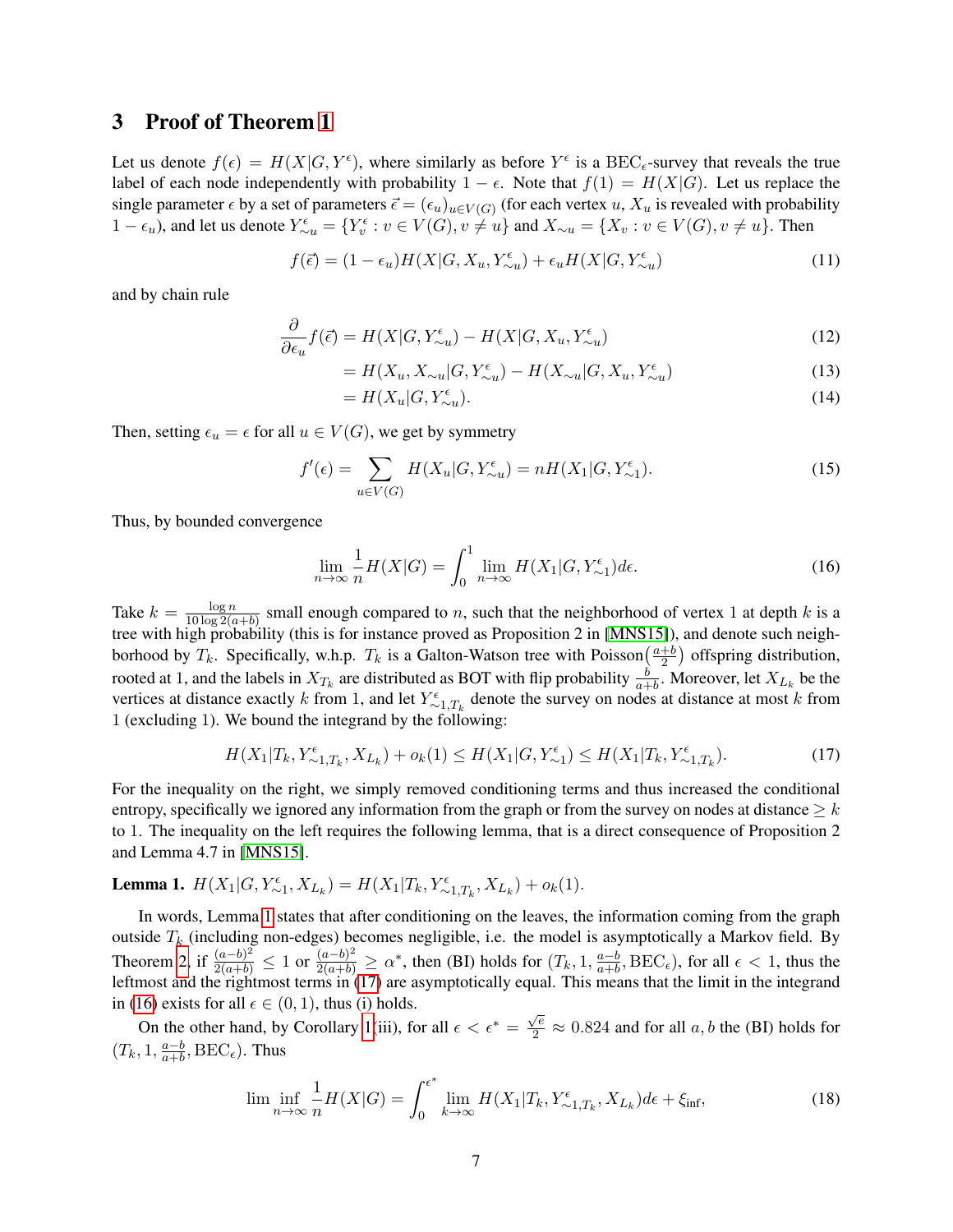with

$$
\xi_{\rm inf} = \int_{\epsilon^*}^1 \liminf_{n \to \infty} H(X_1 | G, Y_{\sim 1}^{\epsilon}) - \lim_{k \to \infty} H(X_1 | T_k, Y_{\sim 1, T_k}^{\epsilon}, X_{L_k}) d\epsilon \tag{19}
$$

$$
\leq (1 - \epsilon^*) \lim_{k \to \infty} I(X_1; X_{L_k} | T_k) \leq (1 - \epsilon^*) \approx 0.178. \tag{20}
$$

The same holds for  $\limsup$  and  $\xi_{\text{sup}}$ .

#### <span id="page-7-1"></span>4 Proof of Theorem [2](#page-4-2)

Recall the BOTS model defined in Section [2.](#page-3-2) Let  $M_k$  denote the BMS channel  $\sigma_\rho \to (\omega_{T_k}, \sigma_{L_k})$  and  $\tilde{M}_k$ denote the BMS channel  $\sigma_{\rho} \to \omega_{T_k}$ . Let  $P_{\Delta_k}$  (resp.  $P_{\tilde{\Delta}_k}$ ) be the distribution of the  $\Delta$ -component of the BMS  $M_k$  (resp.  $\tilde{M}_k$ ). We prove the following strengthening of Theorem [2.](#page-4-2)

<span id="page-7-2"></span>**Theorem 3.** In the setting of Theorem [2,](#page-4-2)  $P_{\Delta_k}$  and  $P_{\tilde{\Delta}_k}$  converge in distribution to the same distribution as  $k \to \infty$ *. In particular,* 

$$
\lim_{k \to \infty} P_e(M_k) = \lim_{k \to \infty} P_e(\tilde{M}_k),\tag{21}
$$

$$
\lim_{k \to \infty} C(M_k) = \lim_{k \to \infty} C(\tilde{M}_k). \tag{22}
$$

Clearly Theorem [3](#page-7-2) implies Theorem [2.](#page-4-2)

#### 4.1 Belief propagation recursion

The maximum a posteriori probability (MAP) decoder is the optimal decoder for this reconstruction problem. It can be implemented using belief propagation (BP) as follows.

For each node u, let  $L_k(u)$  denote the set of nodes in subtree rooted at u that are at distance k to u. Let  $T_k(u)$  denote the set of nodes in subtree rooted at u that are at distance  $\leq k$  to u. Let  $R_{u,k} \in \mathbb{R} \cup \{\pm \infty\}$ denote the posterior log likelihood ratio given  $\omega_{T_k(u)} \cup \sigma_{L_k(u)}$ :

$$
R_{u,k} = \log \frac{\mathbb{P}[\sigma_u = +|\omega_{T_k(u)} \cup \sigma_{L_k(u)}]}{\mathbb{P}[\sigma_u = -|\omega_{T_k(u)} \cup \sigma_{L_k(u)}]}.
$$
\n(23)

The initial value is

<span id="page-7-3"></span><span id="page-7-0"></span>
$$
R_{u,0} = \sigma_u \cdot \infty. \tag{24}
$$

Define a function  $F_{\theta} : \mathbb{R} \cup \{\pm \infty\} \to \mathbb{R}$  as

$$
F_{\theta}(r) = 2 \operatorname{arctanh}(\theta \tanh(\frac{1}{2}r)).
$$
\n(25)

Then by definition of  $R_{u,k}$ , we have

$$
R_{u,k+1} = \sum_{v \in L_1(u)} F_{\theta}(R_{v,k}) + W_u \tag{26}
$$

where  $W_u$  is the log likelihood ratio induced by observation, meaning that

$$
W_u = \log \frac{\mathbb{P}[\sigma_u = +|\omega_u]}{\mathbb{P}[\sigma_u = -|\omega_u]}.
$$
\n(27)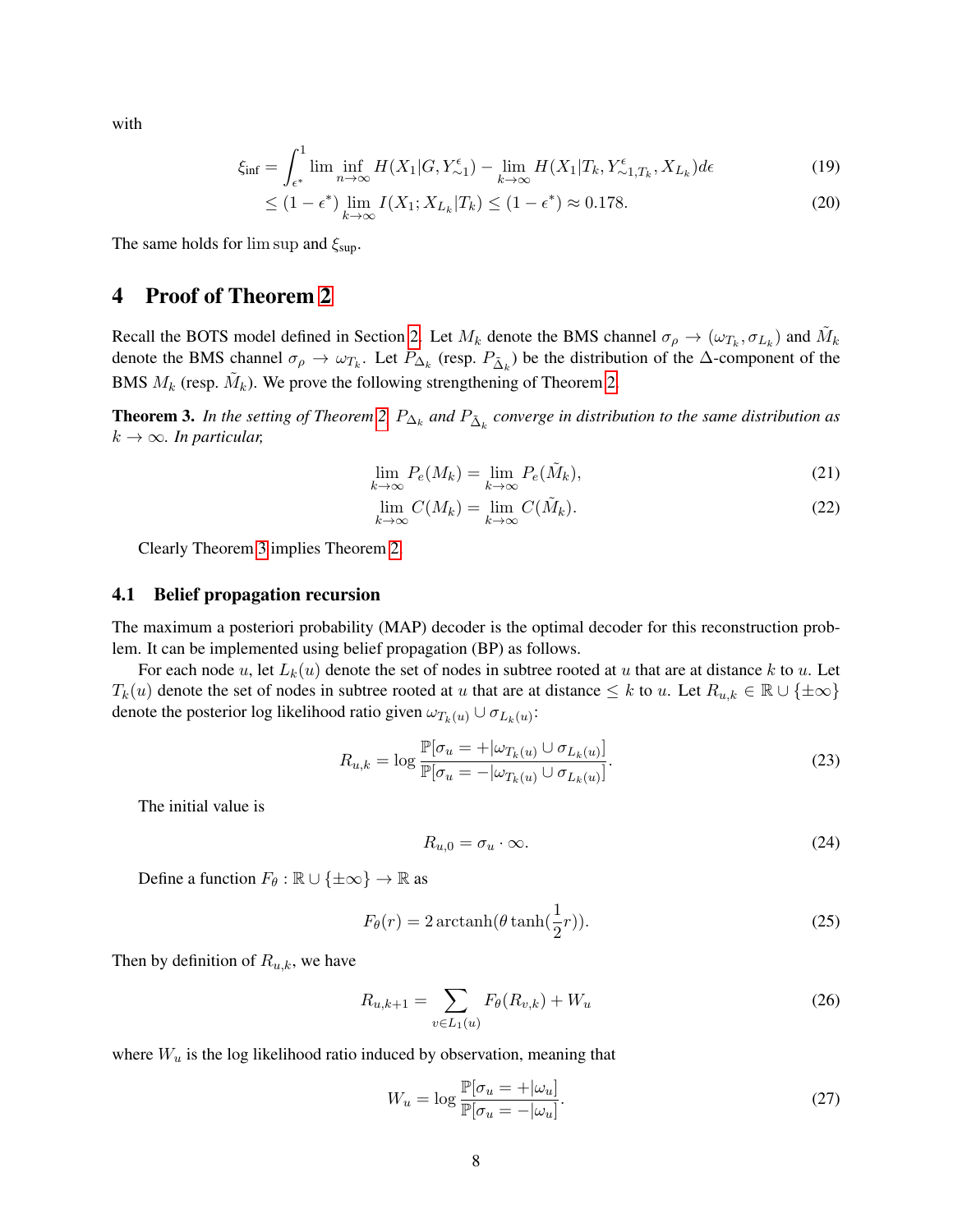Using [\(24\)](#page-7-3)[\(26\)](#page-7-0) we are able to compute  $R_{\rho,k}$  recursively.

For observation without leaves, let  $\tilde{R}_{u,k}$  denote the posterior log likelihood ratio given  $\omega_{T_k(u)}$ . Then  $\tilde{R}_{u,k}$  satisfies the same recursion [\(26\)](#page-7-0), but with a different initial value

<span id="page-8-4"></span>
$$
\tilde{R}_{u,0} = 0.\t(28)
$$

Let  $M_k(u)$  denote the BMS channel  $\sigma_u \to (\omega_{T_k(u)}, \sigma_{L_k(u)})$ . Let  $\tilde{M}_k(u)$  denote the BMS channel  $\sigma_u \to \omega_{T_k(u)}$ . Let  $\Delta_{u,k}$  and  $\tilde{\Delta}_{u,k}$  denote the corresponding  $\Delta$ -components (both are random variables supported on  $[0, \frac{1}{2}]$  $\frac{1}{2}$ ]). They relate to log likelihood ratio by the following expression:

$$
|R_{u,k}| = \log \frac{1 - \Delta_{u,k}}{\Delta_{u,k}}, \quad |\tilde{R}_{u,k}| = \log \frac{1 - \tilde{\Delta}_{u,k}}{\tilde{\Delta}_{u,k}}.
$$
 (29)

Channel  $M_k(u)$  is less degraded than  $\tilde{M}_k(u)$ , by forgetting  $\sigma_{L_k(u)}$ . So under the canonical coupling<sup>[5](#page-8-1)</sup>, we have

<span id="page-8-2"></span><span id="page-8-0"></span>
$$
\mathbb{E}[\Delta_{u,k}|\tilde{\Delta}_{u,k}] \le \tilde{\Delta}_{u,k}.\tag{30}
$$

As we will see, the core of our proof is the use of this degradation relationship.

Let  $\mu_k^+$ <sup>+</sup> be the distribution of  $R_{u,k}$  conditioned on  $\sigma_u = +$ , and  $\tilde{\mu}_k^+$  $\hat{R}_{u,k}$  be the distribution of  $\tilde{R}_{u,k}$  conditioned on  $\sigma_u = +$ . (They do not depend on the choice of u.) Then  $\mu_0^+$  is the point measure at  $+\infty$ ,  $\tilde{\mu}_0^+$  is the point measure at 0.

Both distributions satisfy the same recursion. Consider the equation

$$
R_{u,k+1}^{+} = \sum_{v \in L_1(u)} Z_v F_{\theta}(R_{v,k}^{+}) + W_u
$$
\n(31)

where  $\{Z_v, R_{v,k}^+, W_u : v \in L_1(u)\}\$  are independent,  $Z_v$  are i.i.d. Bernoulli  $(\mathbb{P}[Z_v = +1] = 1 - \mathbb{P}[Z_v =$  $[-1] = 1 - \delta$ ),  $R_{v,k}^+ \sim \mu_k^+$  $_k^+$  (resp. ∼  $\tilde{\mu}_k^+$  $k_{k}^{+}$ ), and  $W_{u}$  is distributed as log likelihood ratio corresponding to the survey BMS.

Then  $R^+_{u,k+1} \sim \mu^+_{k+1}$  (resp.  $\sim \tilde{\mu}^+_{k+1}$ ). [\(31\)](#page-8-2) also holds if we replace all  $R^+_{u,k}$  with  $\tilde{R}^+_{u,k}$ . Note that given  $\Delta_{u,k}$ ,  $R_{u,k}^+$  is as described by [\(33\)](#page-8-3). The same holds for  $\tilde{\Delta}_{u,k}$  and  $\tilde{R}_{u,k}^+$ .

**BP distributional fixed point.** A distribution  $\mu$  on  $\mathbb{R} \cup \{\pm \infty\}$  is called a BP fixed point of the BOTS  $(d, \theta, W)$  if taking  $R_i^+$  i.i.d.  $\sim \mu$ ,  $i \in [d]$ ,  $Z_i$  and  $R_W$  as above results in

<span id="page-8-5"></span>
$$
R^{+} = \sum_{1 \leq i \leq d} Z_{i} F_{\theta}(R_{i}^{+}) + R_{W}
$$
\n(32)

having the same distribution  $\mu$ . In this work we restrict our attention to symmetric distributions, i.e., distributions associated with BMS channels. We talk below about the fixed point distribution  $P_{\Delta}$  that is related to  $\mu$  via transformation [\(29\)](#page-8-4). Namely, a distribution  $P_{\Delta}$  is a fixed point iff the law  $\mu$  of random variable  $R^+$ is a fixed point, where  $R^+$  is generated via sampling  $\Delta \sim P_{\Delta}$  and then setting

<span id="page-8-3"></span>
$$
R^{+} = \begin{cases} \log \frac{1-\Delta}{\Delta}, & \text{w.p. } 1 - \Delta, \\ -\log \frac{1-\Delta}{\Delta}, & \text{w.p. } \Delta. \end{cases}
$$
(33)

Similarly, we define the BP fixed point for the BOTS  $(Poi(d), \theta, W)$  where in [\(32\)](#page-8-5) d is replaced with  $b \sim \text{Poi}(d)$ .

<span id="page-8-1"></span> ${}^{5}$ By canonical coupling we mean the joint distribution induced by the downward BOTS process followed by the evaluation of  $R$  and  $\overline{R}$  via an upward run of BP.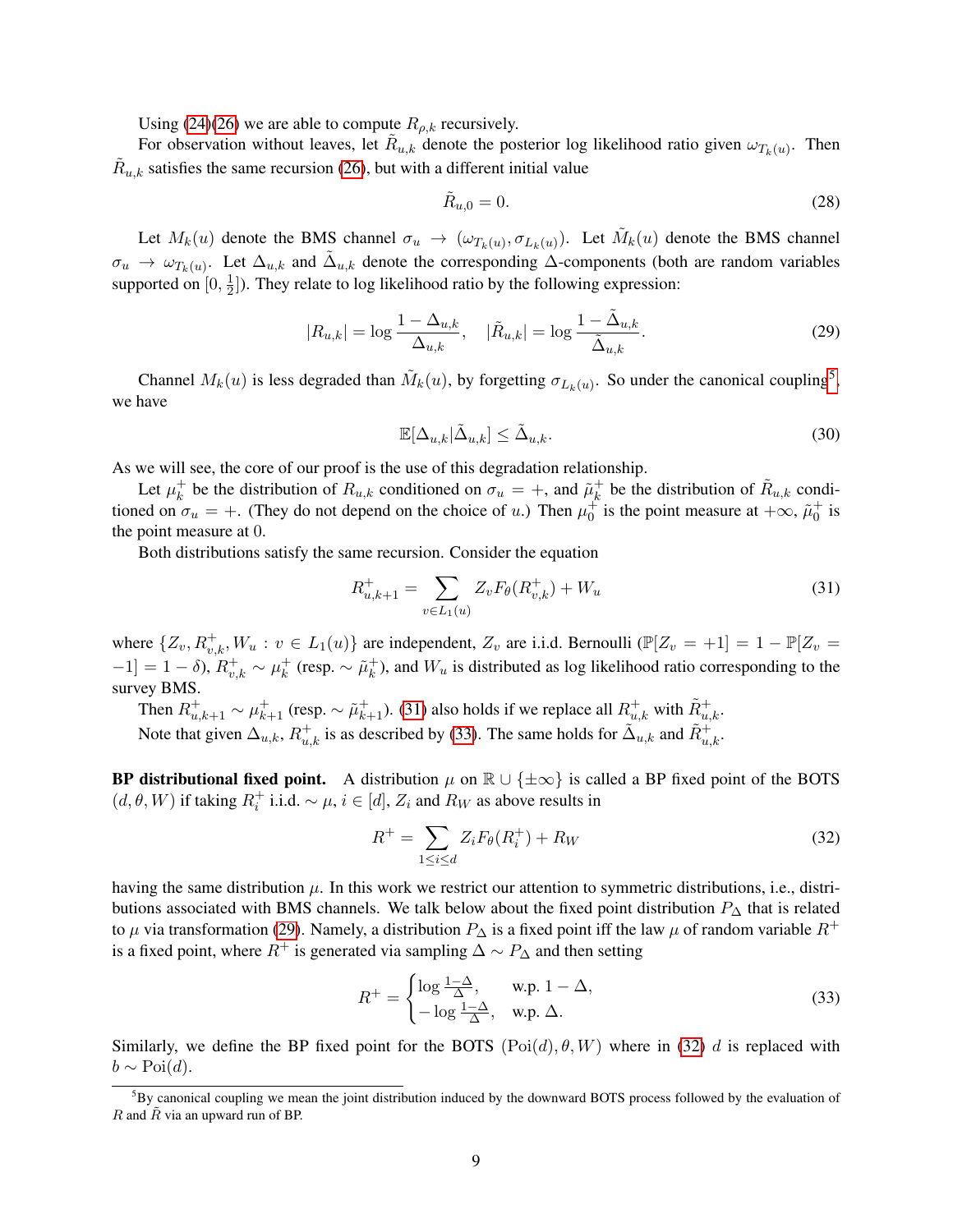#### 4.2 Contraction of potential function

The technical part of our proof is contraction of certain potential functions. The next proposition shows the kind of contraction result we need.

<span id="page-9-0"></span>**Proposition 2.** Let  $\phi : \mathbb{R} \cup \{\pm \infty\} \to \mathbb{R} \cup \{\pm \infty\}$  be a function such that the function  $g : [0, \frac{1}{2}]$  $\frac{1}{2}]\rightarrow\mathbb{R}\cup\{\pm\infty\}$ *defined as*

$$
g(\Delta) = (1 - \Delta)\phi(\log \frac{1 - \Delta}{\Delta}) + \Delta\phi(-\log \frac{1 - \Delta}{\Delta})
$$
\n(34)

*is decreasing and*  $\alpha$ *-strongly convex for some*  $\alpha > 0$ *. If* 

$$
\lim_{k \to \infty} \mathbb{E}[\phi(R_{\rho,k}^+) - \phi(\tilde{R}_{\rho,k}^+)] = 0,\tag{35}
$$

*then under the canonical coupling,*

$$
\lim_{k \to \infty} \mathbb{E} (\Delta_{\rho,k} - \tilde{\Delta}_{\rho,k})^2 = 0.
$$
\n(36)

<span id="page-9-6"></span><span id="page-9-5"></span><span id="page-9-4"></span><span id="page-9-3"></span><span id="page-9-2"></span> $\Box$ 

*Proof.* Because g is  $\alpha$ -strongly convex, we have

$$
g(\Delta_{\rho,k}) - g(\tilde{\Delta}_{\rho,k}) \ge g'(\tilde{\Delta}_{\rho,k}) (\Delta_{\rho,k} - \tilde{\Delta}_{\rho,k}) + \frac{\alpha}{2} (\Delta_{\rho,k} - \tilde{\Delta}_{\rho,k})^2.
$$
 (37)

So

$$
\mathbb{E}[\phi(R_{\rho,k}^{+}) - \phi(\tilde{R}_{\rho,k}^{+})] = \mathbb{E}_{\tilde{\Delta}_{\rho,k}}\mathbb{E}[\phi(R_{\rho,k}^{+}) - \phi(\tilde{R}_{\rho,k}^{+})|\tilde{\Delta}_{\rho,k}]
$$
\n
$$
= \mathbb{E}_{\tilde{\Delta}_{\rho,k}}\mathbb{E}[g(\Delta_{\rho,k}) - g(\tilde{\Delta}_{\rho,k})|\tilde{\Delta}_{\rho,k}]
$$
\n
$$
\geq \mathbb{E}_{\tilde{\Delta}_{\rho,k}}\mathbb{E}[g'(\tilde{\Delta}_{\rho,k})(\Delta_{\rho,k} - \tilde{\Delta}_{\rho,k}) + \frac{\alpha}{2}(\Delta_{\rho,k} - \tilde{\Delta}_{\rho,k})^{2}|\tilde{\Delta}_{\rho,k}]
$$
\n
$$
= \mathbb{E}_{\tilde{\Delta}_{\rho,k}}[g'(\tilde{\Delta}_{\rho,k})(\mathbb{E}[\Delta_{\rho,k}|\tilde{\Delta}_{\rho,k}] - \tilde{\Delta}_{\rho,k})] + \frac{\alpha}{2}\mathbb{E}(\Delta_{\rho,k} - \tilde{\Delta}_{\rho,k})^{2}
$$
\n
$$
\geq \frac{\alpha}{2}\mathbb{E}(\Delta_{\rho,k} - \tilde{\Delta}_{\rho,k})^{2}.
$$
\n(38)

Clearly [\(35\)](#page-9-2) implies [\(36\)](#page-9-3).

Note that [\(38\)](#page-9-4) also shows that  $\mathbb{E}[\phi(R_{\rho,k}^+) - \phi(\tilde{R}_{\rho,k}^+)]$  is always non-negative.

We choose the potential function to be  $\phi(r) = -\exp(-\frac{1}{2})$  $\frac{1}{2}r$ ). The function g is  $g(\Delta) = -2\sqrt{\Delta(1-\Delta)}$ . One can check that g is decreasing and 4-strongly convex on  $[0, \frac{1}{2}]$  $\frac{1}{2}$ .

<span id="page-9-1"></span>Proposition 3. *Assume that we have a non-trivial survey channel. Let*

$$
C_1 = C_1(d, \theta, W) = d\theta^2 \left(1 - \frac{(d\theta^2 - 1)_+}{d - 1}\right)^{\frac{d - 1}{2}} Z(W).
$$
\n(39)

*For regular trees, under the canonical coupling, for any*  $\epsilon > 0$ , there exists  $k^*$  such that for all  $k \geq k^*$ ,

$$
\mathbb{E}[\exp(-\frac{1}{2}\tilde{R}^+_{\rho,k+1}) - \exp(-\frac{1}{2}R^+_{\rho,k+1})] \le (1+\epsilon)C_1\mathbb{E}[\exp(-\frac{1}{2}\tilde{R}^+_{\rho,k}) - \exp(-\frac{1}{2}R^+_{\rho,k})].\tag{40}
$$

*In particular, if*  $C_1 < 1$ *, then* [\(35\)](#page-9-2) *holds.* 

*For Galton-Watson trees with Poisson offspring distribution, the same holds with*  $C_1$  *replaced by* 

$$
C_2 = C_2(d, \theta, W) = d\theta^2 \exp(-d(1 - \sqrt{1 - \frac{(d\theta^2 - 1)_+}{d}}))Z(W).
$$
\n(41)

Proof of Proposition [3](#page-9-1) is deferred to Appendix [B.](#page-13-0)

Proposition [2](#page-9-0) and [3](#page-9-1) complete the proof of Theorem [3,](#page-7-2) because for  $i = 1, 2$ , we have

$$
C_i \le d\theta^2 \exp(-\frac{(d\theta^2 - 1)_+}{2})Z(W). \tag{42}
$$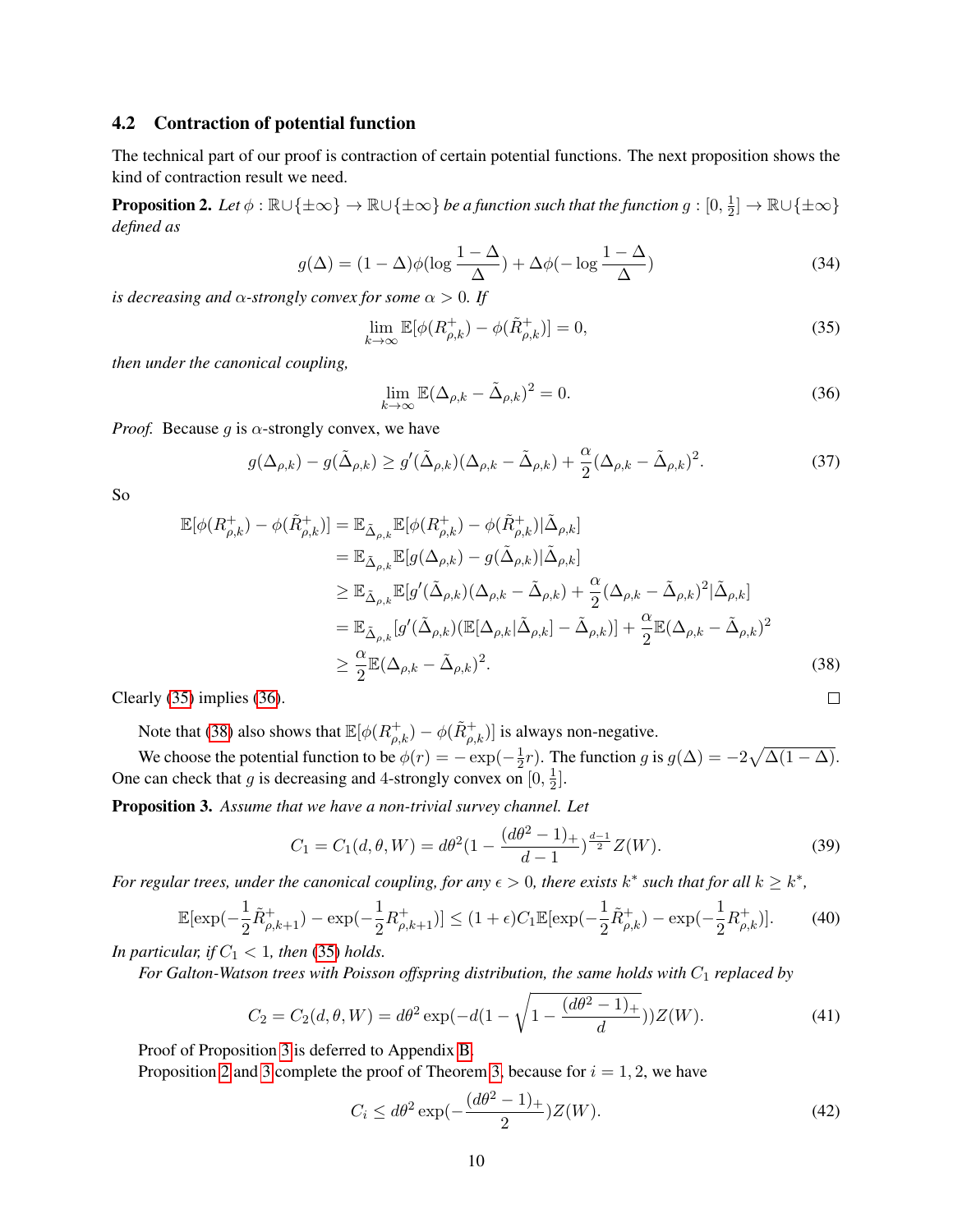#### 5 Other results

Weak spatial mixing. BOT (without survey) is an example of the Ising model. As it is typical for such models, at high temperature (i.e.  $d\theta \leq 1$ ) it exhibits the property known as weak spatial mixing (WSM): enforcing a (far away) boundary condition does not affect the distribution of spins. This property disappears at low temperatures ( $d\theta > 1$ ), but what is surprising is that there is a range of parameters ( $d\theta > 1$  but  $d\theta^2$  < 1) in which there is no WSM, but reconstruction is still impossible [\[BRZ95\]](#page-11-12).

Now, the BOTS model can be thought of as an example of an Ising spin glass system: one first generates the survey and then, treating the survey as quenched randomness, considers an Ising model with external fields corresponding to survey. The question we ask is whether in this spin-glass type model we still have that (in the limit of vanishing survey) the threshold for WSM appears at  $d\theta = 1$ . Some partial results towards this are contained in Appendix [F.](#page-19-1) We mention that for BEC survey we were not able to show this.

Boundary irrelevance (BI) on amenable graphs. So far we studied (BI) property [\(9\)](#page-4-4) for trees, but it can also be defined for general graphs as follows.

Let  $G = (V, E)$  be an infinite graph. Consider the Spin Synchronization model, where we have i.i.d. random variables  $X_v \sim \text{Unif}(\{\pm 1\})$  for  $v \in V$ ; for each edge  $uv \in E$ , we observe a random variable  $Y_{uv} \sim \text{BSC}_{\delta}(X_u X_v)$ , and we denote  $\theta = 1 - 2\delta$ . Conditioned on the X variables, the Y variables are mutually independent. In addition to the edge variables, we may observe surveys at each node: for  $v \in V$ , we have  $\omega_v \sim W(X_v)$ , with W being a fixed BMS channel. In this Section we consider BEC<sub> $\epsilon$ </sub> survey.

Let  $o \in V$  be a vertex. Let  $B_n(o)$  be the set of nodes with distance  $\leq n$  to  $o$ , and  $\partial B_n(o)$  be the set of nodes at distance *n* to *o*. We use notation  $X_{\partial B_n(o)}$  for the set  $\{X_v : v \in \partial B_n(o)\}\$  and notation  $Y_{B_n(o)}$  for  ${Y_{uv}: uv \in E, u \in B_n(o), v \in B_n(o)}$ . We say the model  $(G, o, \theta, W)$  has the (BI) property if

<span id="page-10-4"></span>
$$
\lim_{n \to \infty} I(X_o; X_{\partial B_n(o)} | Y_{B_n(o)}, \omega_{B_n(o)}) = 0.
$$
\n
$$
(43)
$$

In Appendix [G](#page-20-0) we show, by applying results of [\[AM19\]](#page-11-10), that (BI) holds for all amenable graphs and survey channel being  $BEC_{\epsilon}$ . The definition of such graphs appears therein, but in a nutshell, it requires the boundary of any subset  $S \subset V$  to be negligible compared to  $|S|$ .

## Acknowledgement

Part of this work was supported by the NSF CAREER Award CCF-1552131.

## References

<span id="page-10-3"></span><span id="page-10-2"></span><span id="page-10-1"></span><span id="page-10-0"></span>

| [Abb16] | E. Abbe. Graph compression: The effect of clusters. In 2016 54th Annual Allerton Conference<br>on Communication, Control, and Computing (Allerton), pages 1–8, 2016. |
|---------|----------------------------------------------------------------------------------------------------------------------------------------------------------------------|
| [Abb18] | Emmanuel Abbe. Community detection and stochastic block models: Recent developments.<br>Journal of Machine Learning Research, 18(177):1-86, 2018.                    |
| [ABH16] | E. Abbe, A.S. Bandeira, and G. Hall. Exact recovery in the stochastic block model. <i>Informa</i> -<br>tion Theory, IEEE Transactions on, 62(1):471-487, Jan 2016.   |
| [AM15]  | E. Abbe and A. Montanari. Conditional random fields, planted constraint satisfaction, and<br>entropy concentration. Theory of Computing, 11(17):413–443, 2015.       |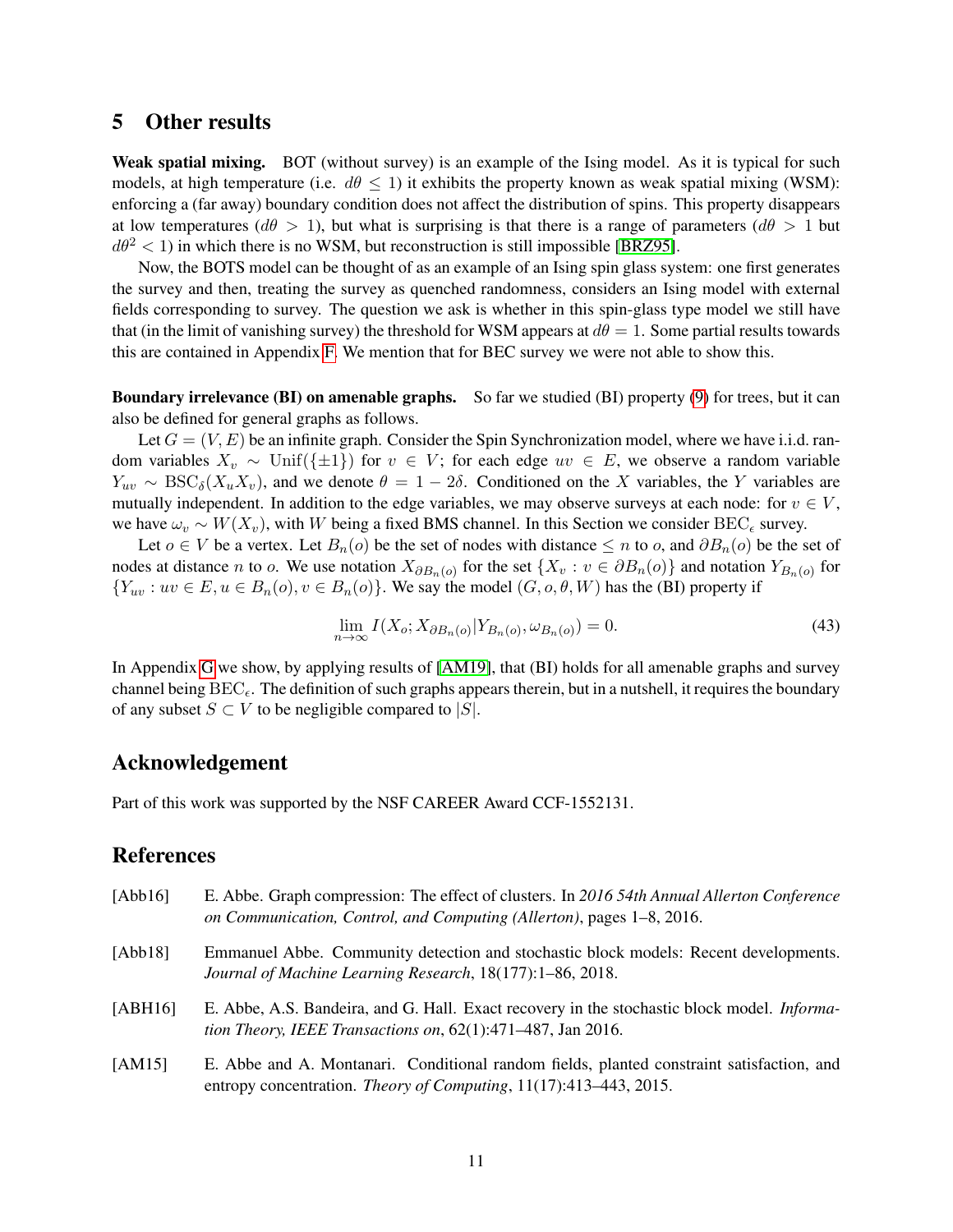- <span id="page-11-10"></span>[AM19] Ahmed El Alaoui and Andrea Montanari. On the computational tractability of statistical estimation on amenable graphs, 2019.
- <span id="page-11-12"></span>[BRZ95] Pavel M. Bleher, Jean Ruiz, and Valentin A. Zagrebnov. On the purity of the limiting gibbs state for the ising model on the bethe lattice. *Journal of Statistical Physics*, 79(1):473–482, 1995.
- <span id="page-11-0"></span>[COKPZ17] Amin Coja-Oghlan, Florent Krzakala, Will Perkins, and Lenka Zdeborova. Informationtheoretic thresholds from the cavity method. In *Proceedings of the 49th Annual ACM SIGACT Symposium on Theory of Computing*, STOC 2017, page 146–157, New York, NY, USA, 2017. Association for Computing Machinery.
- <span id="page-11-1"></span>[DAM16] Yash Deshpande, Emmanuel Abbe, and Andrea Montanari. Asymptotic mutual information for the balanced binary stochastic block model. *Information and Inference: A Journal of the IMA*, 6(2):125–170, 12 2016.
- <span id="page-11-11"></span>[EKPS00] William Evans, Claire Kenyon, Yuval Peres, and Leonard J. Schulman. Broadcasting on trees and the ising model. *Ann. Appl. Probab.*, 10(2):410–433, 05 2000.
- <span id="page-11-2"></span>[KMS16] Varun Kanade, Elchanan Mossel, and Tselil Schramm. Global and local information in clustering labeled block models. *IEEE Transactions on Information Theory*, 62:5906–5917, 10 2016.
- <span id="page-11-5"></span>[Mas14] Laurent Massoulié. Community detection thresholds and the weak ramanujan property. In *Proceedings of the Forty-Sixth Annual ACM Symposium on Theory of Computing*, STOC '14, page 694–703, New York, NY, USA, 2014. Association for Computing Machinery.
- <span id="page-11-9"></span>[MM09] M. Mézard and A. Montanari. *Information, Physics, and Computation*. Oxford University Press, Oxford, 2009.
- <span id="page-11-6"></span>[MNS15] Elchanan Mossel, Joe Neeman, and Allan Sly. Reconstruction and estimation in the planted partition model. *Probability Theory and Related Fields*, 162(3):431–461, 2015.
- <span id="page-11-3"></span>[MNS16] Elchanan Mossel, Joe Neeman, and Allan Sly. Belief propagation, robust reconstruction and optimal recovery of block models. *The Annals of Applied Probability*, 26(4):2211–2256, Aug 2016.
- <span id="page-11-7"></span>[MNS18] Elchanan Mossel, Joe Neeman, and Allan Sly. A proof of the block model threshold conjecture. *Combinatorica*, 38(3):665–708, 2018.
- <span id="page-11-4"></span>[MX15] Elchanan Mossel and Jiaming Xu. Local algorithms for block models with side information, 2015.
- <span id="page-11-14"></span>[RP19] Hajir Roozbehani and Yury Polyanskiy. Low density majority codes and the problem of graceful degradation. *arXiv preprint arXiv:1911.12263*, 2019.
- <span id="page-11-8"></span>[RU01] T. Richardson and R. Urbanke. An introduction to the analysis of iterative coding systems. In *Codes, Systems, and Graphical Models*, IMA Volume in Mathematics and Its Applications, pages 1–37. Springer, 2001.
- <span id="page-11-13"></span>[RU08] Tom Richardson and Ruediger Urbanke. *Modern coding theory*. Cambridge university press, 2008.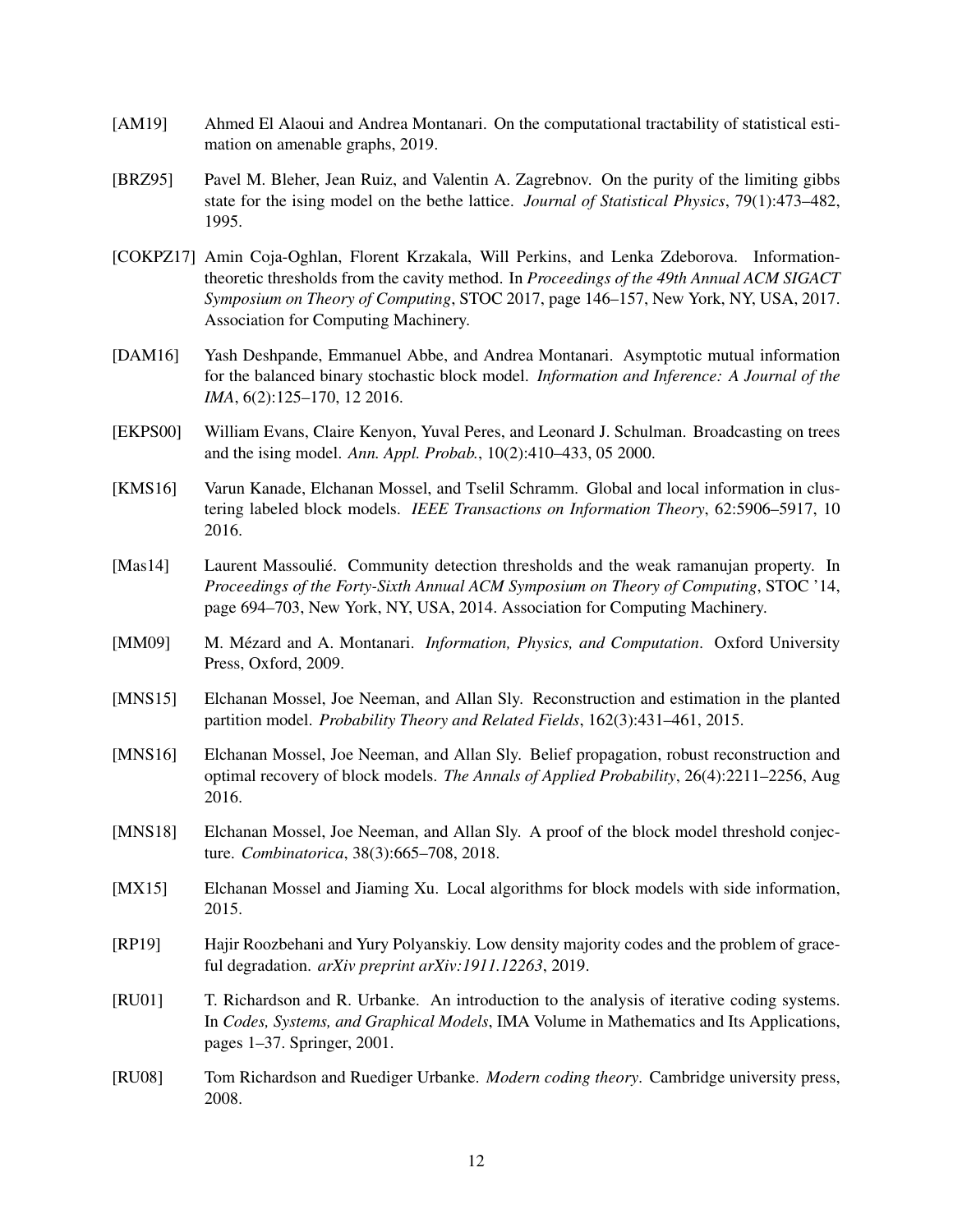#### <span id="page-12-0"></span>A Preliminaries on BMS channels

In this section we give necessary preliminaries on BMS channels. Most material in this appendix can be found in e.g., [\[RU08,](#page-11-13) Chapter 4].

**Definition 2.** A channel  $P : \{\pm 1\} \rightarrow Y$  is called a BMS (Binary Memoryless Symmetric) channel if there *exists a measurable involution*  $\sigma : \mathcal{Y} \to \mathcal{Y}$  *such that* 

$$
P(\sigma^{-1}(E)|+) = P(E|-)
$$
\n(44)

*for all measurable sets*  $E \subseteq Y$ .

**Lemma 2.** *Every BMS channel P is equivalent to a channel*  $X \to (\Delta, Z)$ *, where*  $\Delta \in [0, \frac{1}{2}]$  $\frac{1}{2}$  *is independent of* X*, and*  $P_{Z|\Delta,X} = \text{BSC}_{\Delta}(X)$ *.* 

In the setting of the above lemma, we call the channel  $X \to (\Delta, Z)$  the standard form of P, and call  $\Delta$ the  $\Delta$ -component of P.

**Definition 3.** Let  $P: \{\pm 1\} \rightarrow \mathcal{Y}$  and  $Q: \{\pm 1\} \rightarrow \mathcal{Z}$  be two BMS channels. We say P is more degraded *than* Q (denoted  $P \leq_{\text{deg}} Q$ ), if there exists a channel  $R : \mathcal{Z} \to \mathcal{Y}$  such that  $P = R \circ Q$ .

Lemma 3. *Let* P *and* Q *be two BMS channels. Let* ∆ *be the* ∆*-component of* P *and* ∆˜ *be the* ∆*-component of* Q. Then  $P \leq_{\text{deg}} Q$  *if and only if there exists a coupling between*  $\Delta$  *and*  $\Delta$  *so that* 

$$
\mathbb{E}[\Delta|\tilde{\Delta}] \le \tilde{\Delta} \tag{45}
$$

*for all*  $\tilde{\Delta} \in [0, \frac{1}{2}]$  $\frac{1}{2}$  *for which LHS exists.* 

<span id="page-12-1"></span>Definition 4. Let P be a BMS channel and  $\Delta$  be the  $\Delta$ -component of P. We define the following quantities.

$$
P_e(P) = \mathbb{E}\Delta,
$$
 (probability of error)  
\n
$$
C(P) = \mathbb{E}[\log 2 + \Delta \log \Delta + (1 - \Delta) \log(1 - \Delta)],
$$
 (capacity)  
\n
$$
C_{\chi^2}(P) = \mathbb{E}[(1 - 2\Delta)^2],
$$
 ( $\chi^2$ -capacity)  
\n
$$
Z(P) = \mathbb{E}[2\sqrt{\Delta(1 - \Delta)}].
$$
 (Bhattacharyya coefficient)

By definition,  $P_e(P) \in [0, \frac{1}{2}]$  $\frac{1}{2}$ ,  $C(P) \in [0, \log 2]$ ,  $C_{\chi^2}(P) \in [0, 1]$ ,  $Z(P) \in [0, 1]$ .

<span id="page-12-2"></span>**Lemma 4.** *If*  $P \leq_{\text{deg}} Q$ , then the following holds:

$$
P_e(P) \ge P_e(Q)
$$
,  $C(P) \le C(Q)$ ,  $C_{\chi^2}(P) \le C_{\chi^2}(Q)$ ,  $Z(P) \ge Z(Q)$ . (46)

<span id="page-12-3"></span>**Lemma 5** (Restatement of [\[EKPS00,](#page-11-11) Lemma 4.2(iii)]). Let  $P: X \rightarrow Y$  be a BMS channel with Y a real *variable, and with involution*  $Y \mapsto -Y$ *. Then* 

$$
C_{\chi^2}(P) \ge \frac{(\mathbb{E}^+Y)^2}{\text{Var}(Y)}.\tag{47}
$$

 $\Box$ 

*Proof.* Let  $X \to (\Delta, Z)$  be the equivalent standard form of P. By Cauchy-Schwarz, we have

$$
\mathbb{E}^+[(1-2\Delta)^2]\mathbb{E}^+[Y^2] \ge (\mathbb{E}^+[(1-2\Delta)|Y|])^2 = (\mathbb{E}^+Y)^2. \tag{48}
$$

This is equivalent to the desired result.

13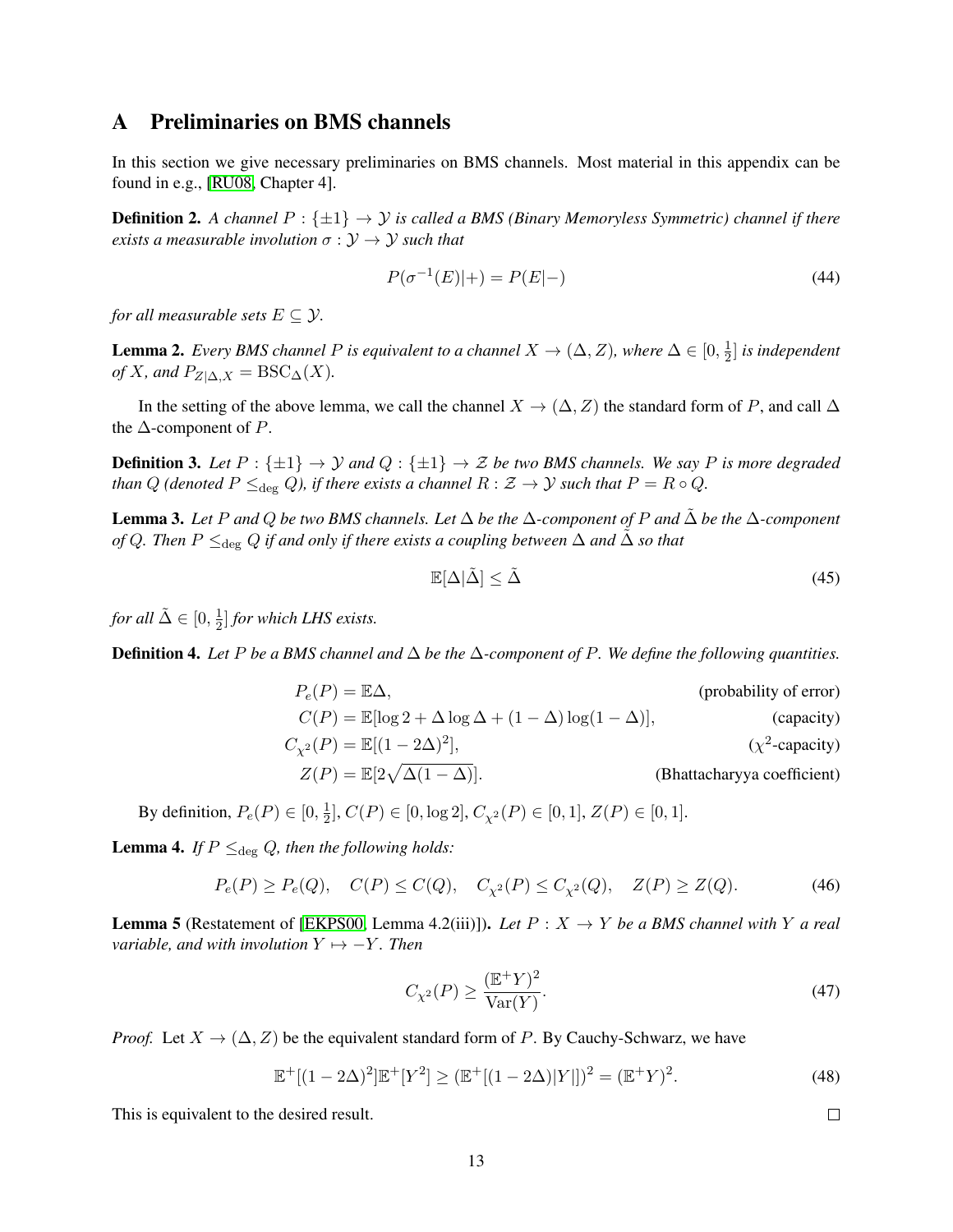## <span id="page-13-0"></span>B Proof of Proposition [3](#page-9-1)

Let us first deal with the regular tree case. Let u be a vertex and  $v_1,\ldots,v_d$  be its children. Let  $R^+_{v_1,k},\ldots,R^+_{v_d,k}$ be i.i.d.  $\sim \mu_k^+$  $\tilde{k}$ , and  $\tilde{R}^+_{v_1,k}, \ldots, \tilde{R}^+_{v_d,k}$  be i.i.d.  $\sim \tilde{\mu}^+_k$ <sup>+</sup><sub>k</sub>. Define  $R_{u,k+1}^+$  and  $\tilde{R}_{u,k+1}^+$  using [\(31\)](#page-8-2). Furthermore, for  $0 \le i \le d$ , define  $R^+_{u,i,k+1}$  as

$$
R_{u,i,k+1}^{+} = \sum_{1 \leq j \leq i} Z_j F_{\theta}(\tilde{R}_{v_j,k}^{+}) + \sum_{i+1 \leq j \leq d} Z_j F_{\theta}(R_{v_j,k}^{+}) + W_u.
$$
 (49)

That is,  $R^+_{u,0,k+1} = R^+_{u,k+1}$ , and  $R^+_{u,d,k+1} = \tilde{R}^+_{u,k+1}$ . For  $1 \leq i \leq d$  and k large enough, let us prove that

$$
\mathbb{E}[\exp(-\frac{1}{2}R_{u,i,k+1}^+) - \exp(-\frac{1}{2}R_{u,i-1,k+1}^+)] \le (1+\epsilon)\frac{C_1}{d}\mathbb{E}[\exp(-\frac{1}{2}\tilde{R}_{v_1,k}^+) - \exp(-\frac{1}{2}R_{v_1,k}^+)] \tag{50}
$$

where  $C_1$  is defined in [\(39\)](#page-9-5). We prove that [\(50\)](#page-13-1) is true even if conditioned on  $\tilde{\Delta}_{v_i,k}$ . For  $\Delta \in [0, \frac{1}{2}]$  $\frac{1}{2}$ , define

$$
G(\Delta) = \mathbb{E}[\exp(-\frac{1}{2}R_{u,i,k+1}^+) - (1+\epsilon)\frac{C_1}{d}\exp(-\frac{1}{2}\tilde{R}_{v_i,k}^+)|\tilde{\Delta}_{v_i,k} = \Delta].
$$
 (51)

Define  $p(\Delta) = -g(\Delta) = 2\sqrt{\Delta(1-\Delta)}$  so that we work with non-negative numbers. So

<span id="page-13-2"></span><span id="page-13-1"></span>
$$
\mathbb{E}[\exp(-\frac{1}{2}\tilde{R}_{v_i,k}^+)|\tilde{\Delta}_{v_i,k}=\Delta] = p(\Delta). \tag{52}
$$

Then

$$
\mathbb{E}[\exp(-\frac{1}{2}R_{u,i,k+1}^{+})|\tilde{\Delta}_{v_i,k} = \Delta] \n= \prod_{1 \leq j \leq i-1} \mathbb{E}[\exp(-\frac{1}{2}Z_j F_{\theta}(\tilde{R}_{v_j,k}^{+}))] \cdot \prod_{i+1 \leq j \leq d} \mathbb{E}[\exp(-\frac{1}{2}Z_j F_{\theta}(R_{v_j,k}^{+}))] \n\cdot \mathbb{E}[\exp(-\frac{1}{2}Z_i F_{\theta}(\tilde{R}_{v_i,k}^{+}))|\tilde{\Delta}_{v_i,k} = \Delta] \cdot \mathbb{E}[\exp(-\frac{1}{2}W_u)].
$$
\n(53)

Let us examine  $\mathbb{E}[\exp(-\frac{1}{2})]$  $\frac{1}{2}Z_{i}F_{\theta}(\tilde{R}_{v_{i},k}^{+}))|\tilde{\Delta}_{v_{i},k}=\Delta].$  We can compute that

$$
\exp(-\frac{1}{2}Z_i F_{\theta}(\tilde{R}_{v_i,k}^+)) = \begin{cases} \exp(-\frac{1}{2}\log\frac{1-\Delta*\delta}{\Delta*\delta}), & \text{w.p. } 1-\Delta*\delta, \\ \exp(+\frac{1}{2}\log\frac{1-\Delta*\delta}{\Delta*\delta}), & \text{w.p. } \Delta*\delta, \end{cases}
$$
(54)

where we use notation  $\delta_1 * \delta_2 = \delta_1(1 - \delta_2) + \delta_2(1 - \delta_1)$ ). So

$$
\mathbb{E}[\exp(-\frac{1}{2}Z_i F_{\theta}(\tilde{R}_{v_i,k}^+))|\tilde{\Delta}_{v_i,k} = \Delta] = \mathbb{E}[p(\Delta * \delta)].
$$
\n(55)

Similarly,

$$
\mathbb{E}[\exp(-\frac{1}{2}Z_j F_{\theta}(\tilde{R}_{v_j,k}^+))] = \mathbb{E}[p(\tilde{\Delta}_{v_1,k} * \delta)],\tag{56}
$$

$$
\mathbb{E}[\exp(-\frac{1}{2}Z_j F_{\theta}(R_{v_j,k}^+))] = \mathbb{E}[p(\Delta_{v_1,k} * \delta)].
$$
\n(57)

Finally,

$$
\mathbb{E}[\exp(-\frac{1}{2}W_u)] = \mathbb{E}[p(\Delta_W)] = Z(W). \tag{58}
$$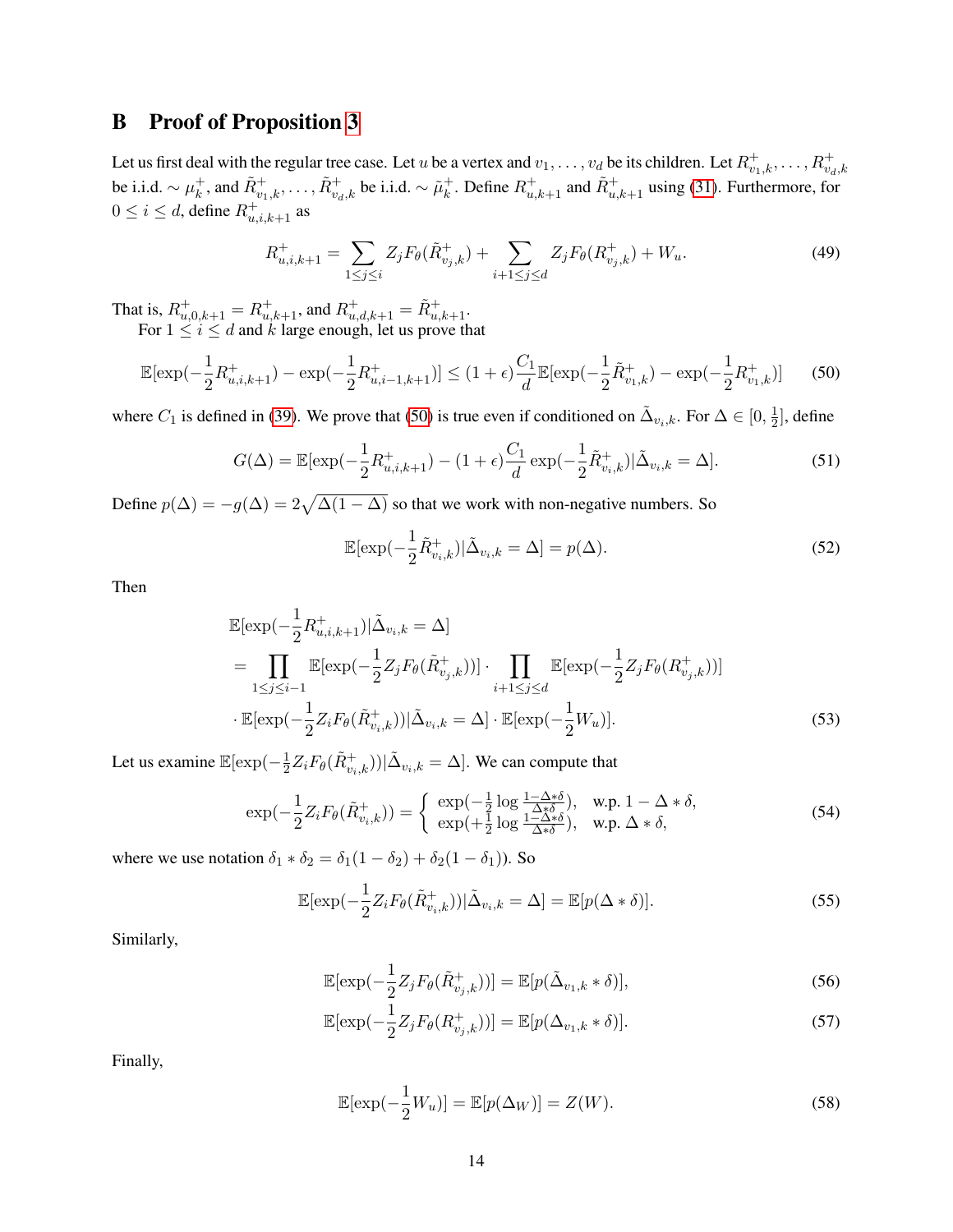So from [\(53\)](#page-13-2) we get

$$
\mathbb{E}[\exp(-\frac{1}{2}R_{u,i,k+1}^+)|\tilde{\Delta}_{v_i,k}=\Delta] = \mathbb{E}[p(\tilde{\Delta}_{v_1,k}*\delta)]^{i-1}\mathbb{E}[p(\Delta_{v_1,k}*\delta)]^{d-i}p(\Delta*\delta)Z(W). \tag{59}
$$

So

$$
G''(\Delta) = \mathbb{E}[p(\tilde{\Delta}_{v_1,k} * \delta)]^{i-1} \mathbb{E}[p(\Delta_{v_1,k} * \delta)]^{d-i} Z(W) \frac{d^2}{d\Delta^2} p(\Delta * \delta)
$$

$$
- (1 + \epsilon) \frac{C_1}{d} p''(\Delta). \tag{60}
$$

Let us bound each factor.

$$
p(\Delta * \delta) = 2\sqrt{(\Delta * \delta)(1 - \Delta * \delta)} = \sqrt{1 - \theta^2(1 - 2\Delta)^2}.
$$
 (61)

So

$$
\mathbb{E}[p(\tilde{\Delta}_{v_1,k} * \delta)] = \mathbb{E}[\sqrt{1 - \theta^2 (1 - 2\tilde{\Delta}_{v_1,k})^2}] \le \sqrt{1 - \theta^2 \mathbb{E}(1 - 2\tilde{\Delta}_{v_1,k})^2}.
$$
 (62)

By Proposition [4,](#page-16-0) for any  $\epsilon' > 0$ , for k large enough, we have

<span id="page-14-1"></span><span id="page-14-0"></span>
$$
\mathbb{E}[(1-2\tilde{\Delta}_{v_1,k})^2] \ge \left(\frac{d\theta^2 - 1}{(d-1)\theta^2} - \epsilon'\right)_+.
$$
\n(63)

So

$$
\mathbb{E}[p(\tilde{\Delta}_{v_1,k} * \delta)] \le \sqrt{1 - \theta^2(\frac{d\theta^2 - 1}{(d-1)\theta^2} - \epsilon')} + .
$$
\n(64)

Similarly,

$$
\mathbb{E}[p(\Delta_{v_1,k} * \delta)] \le \sqrt{1 - \theta^2(\frac{d\theta^2 - 1}{(d-1)\theta^2} - \epsilon')} + .
$$
\n(65)

Note that p is strictly concave on  $[0, \frac{1}{2}]$  $\frac{1}{2}$ ], and  $p'(\frac{1}{2})$  $(\frac{1}{2}) = 0.$  So

<span id="page-14-2"></span>
$$
\frac{d^2}{d\Delta^2}p(\Delta * \delta) \ge \theta^2 p''(\Delta). \tag{66}
$$

So [\(60\)](#page-14-0) gives

$$
G''(\Delta) \ge (1 - \theta^2 \left(\frac{d\theta^2 - 1}{(d-1)\theta^2} - \epsilon' \right)) + \frac{d-1}{2} \theta^2 p''(\Delta) Z(W) - (1 + \epsilon) \frac{C_1}{d} p''(\Delta)
$$
  
=  $((1 - \theta^2 \left(\frac{d\theta^2 - 1}{(d-1)\theta^2} - \epsilon' \right)) + \frac{d-1}{2} \theta^2 Z(W) - (1 + \epsilon) \frac{C_1}{d} p''(\Delta).$  (67)

Note that

$$
\lim_{\epsilon' \to 0} \left(1 - \theta^2 \left(\frac{d\theta^2 - 1}{(d-1)\theta^2} - \epsilon'\right)_{+}\right)^{\frac{d-1}{2}} = \left(1 - \frac{(d\theta^2 - 1)_{+}}{d-1}\right)^{\frac{d-1}{2}}.\tag{68}
$$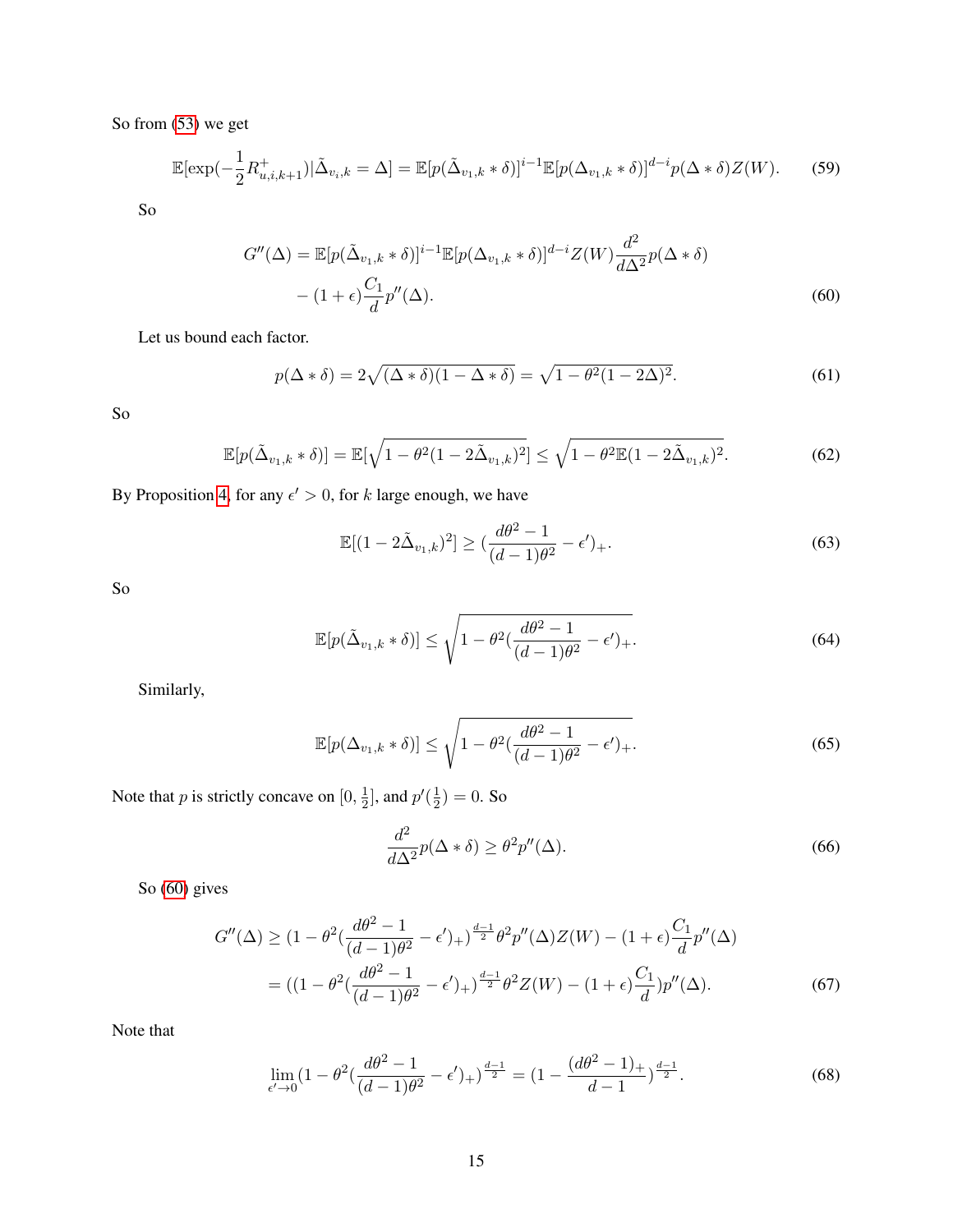So we can take  $\epsilon' > 0$  small enough so that

$$
(1 - \theta^2 \left( \frac{d\theta^2 - 1}{(d-1)\theta^2} - \epsilon' \right)_+)^{\frac{d-1}{2}} < (1 + \epsilon)(1 - \frac{(d\theta^2 - 1)_+}{d-1})^{\frac{d-1}{2}}.\tag{69}
$$

So for k large enough,  $G''(\Delta) \leq 0$  for all  $\Delta \in [0, \frac{1}{2})$  $\frac{1}{2}$  and  $G(\Delta)$  is convex. Also,

$$
G'(\frac{1}{2}) = \mathbb{E}[p(\tilde{\Delta}_{v_1,k} * \delta)]^{i-1} \mathbb{E}[p(\Delta_{v_1,k} * \delta)]^{d-i} Z(W) \frac{d}{d\Delta}|_{\Delta = \frac{1}{2}} p(\Delta * \delta)
$$
  
 
$$
- (1 + \epsilon) \frac{C_1}{d} p'(\frac{1}{2})
$$
 (70)  
 
$$
= 0.
$$

So G' is non-positive, thus G is decreasing on  $[0, \frac{1}{2}]$  $\frac{1}{2}$ ]. Because  $M_k(v_i)$  (BMS corresponding to  $R_{v_i,k}^+$ ) is less degraded than  $\tilde{M}_k(v_i)$  (BMS corresponding to  $\tilde{R}^+_{v_i,k}$ ), we get [\(50\)](#page-13-1).

For Galton-Watson trees with Poisson offspring distribution, the proof is very similar to, and slightly more involved than the regular case. Let u be a vertex. Let  $R_{v_1,k}^+, R_{v_2,k}^+, \ldots$  be i.i.d.  $\sim \mu_k^+$  $\tilde{k}$ , and  $\tilde{R}_{v_1,k}^+$ ,  $\tilde{R}_{v_2,k}^+$ ,  $\dots$ be i.i.d.  $\sim \tilde{\mu}_k^+$  $k<sub>k</sub>$ . Let  $b \sim \text{Poi}(d)$  and  $v_1, \ldots, v_b$  be the children of u. For  $i ≥ 0$ , define

$$
R_{u,i,k+1}^{+} = \sum_{1 \le j \le \min\{i,b\}} Z_j F_{\theta}(\tilde{R}_{v_j,k}^{+}) + \sum_{i+1 \le j \le b} Z_j F_{\theta}(R_{v_j,k}^{+}) + W_u.
$$
 (72)

For  $i \geq 1$ , let us prove that

$$
\mathbb{E}[\exp(-\frac{1}{2}R_{u,i,k+1}^+) - \exp(-\frac{1}{2}R_{u,i-1,k+1}^+)] \le c_i \mathbb{E}[\exp(-\frac{1}{2}\tilde{R}_{v_1,k}^+) - \exp(-\frac{1}{2}R_{v_1,k}^+)].\tag{73}
$$

where  $c_i$  are constants to be chosen later. Define

<span id="page-15-1"></span>
$$
G_i(\Delta) = \mathbb{E}[\exp(-\frac{1}{2}\tilde{R}_{u,i,k+1}^+) - c_i \exp(-\frac{1}{2}\tilde{R}_{v_i,k}^+)|\tilde{\Delta}_{v_i,k} = \Delta].
$$
 (74)

Let us prove that  $G_i$  is decreasing and convex on  $[0, \frac{1}{2}]$  $\frac{1}{2}$ . Similarly to [\(60\)](#page-14-0), we have

$$
G_i''(\Delta) = \mathbb{E}_b[\mathbb{1}_{b \ge i} \mathbb{E}[p(\tilde{\Delta}_{v_1,k} * \delta)]^{i-1} \mathbb{E}[p(\Delta_{v_1,k} * \delta)]^{b-i} Z(W) \frac{d^2}{d\Delta^2} p(\Delta * \delta)] - c_i p''(\Delta). \tag{75}
$$

Let us study each term in [\(75\)](#page-15-0). By [\(61\)](#page-14-1) and Proposition [4,](#page-16-0) for any  $\epsilon' > 0$ , for k large enough, we have

$$
\mathbb{E}[p(\tilde{\Delta}_{v_1,k} * \delta)] \le \sqrt{1 - \theta^2 \mathbb{E}(1 - 2\tilde{\Delta}_{v_1,k})^2} \le \sqrt{1 - \theta^2 (\frac{d\theta^2 - 1}{d\theta^2} - \epsilon')_+}.
$$
\n(76)

Similarly,

<span id="page-15-0"></span>
$$
\mathbb{E}[p(\Delta_{v_1,k} * \delta)] \le \sqrt{1 - \theta^2(\frac{d\theta^2 - 1}{d\theta^2} - \epsilon')} + .
$$
\n(77)

[\(66\)](#page-14-2) still holds in the Poisson case. So [\(75\)](#page-15-0) gives

$$
G_i''(\Delta) \ge (\mathbb{E}_b[\mathbb{1}_{b \ge i}(1 - \theta^2(\frac{d\theta^2 - 1}{d\theta^2} - \epsilon')_+)^\frac{b-1}{2}]\theta^2 Z(W) - c_i)p''(\Delta). \tag{78}
$$

We can take

<span id="page-15-2"></span>
$$
c_i = \mathbb{E}_b[\mathbb{1}_{b \ge i}(1 - \theta^2(\frac{d\theta^2 - 1}{d\theta^2} - \epsilon')_+)^{\frac{b-1}{2}}]\theta^2 Z(W) \tag{79}
$$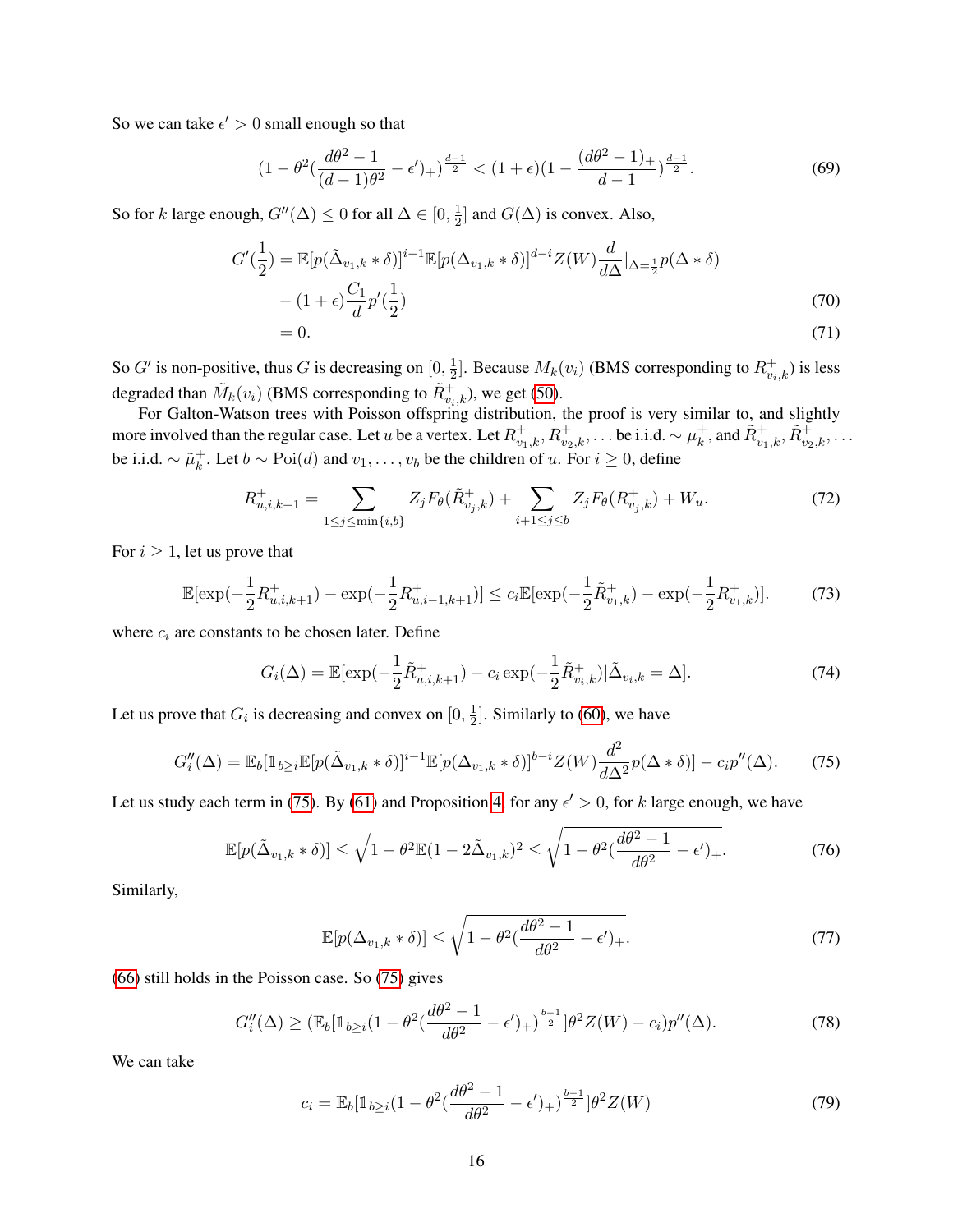so that  $G_i''(\Delta) \ge 0$  for all  $i \ge 1$  and  $\Delta \in [0, \frac{1}{2}]$  $\frac{1}{2}$ . Also,

$$
G_i'(\frac{1}{2}) = \mathbb{E}_b[\mathbb{1}_{b \ge i} \mathbb{E}[p(\tilde{\Delta}_{v_1,k} * \delta)]^{i-1} \mathbb{E}[p(\Delta_{v_1,k} * \delta)]^{b-i} Z(W) \frac{d}{d\Delta} |_{\Delta = \frac{1}{2}} p(\Delta * \delta)] - c_i p'(\frac{1}{2})
$$
\n(80)

$$
=0.\t(81)
$$

So  $G_i$  is decreasing.

By summing up [\(73\)](#page-15-1) for  $i \ge 1$ , we get

$$
\mathbb{E}[\exp(-\frac{1}{2}\tilde{R}_{u,k+1}^+) - \exp(-\frac{1}{2}R_{u,k+1}^+)] \le (\sum_{i\ge 1}c_i)\mathbb{E}[\exp(-\frac{1}{2}\tilde{R}_{v_1,k}^+) - \exp(-\frac{1}{2}R_{v_1,k}^+)].\tag{82}
$$

By [\(79\)](#page-15-2), we have

$$
\sum_{i\geq 1} c_i = \theta^2 \mathbb{E}_b[\mathbb{1}_{b\geq i} (1 - \theta^2(\frac{d\theta^2 - 1}{d\theta^2} - \epsilon')_+)^{\frac{b-1}{2}}]Z(W) \tag{83}
$$

$$
\leq d\theta^2 \exp(-d(1-\sqrt{1-\theta^2(\frac{d\theta^2-1}{d\theta^2}-\epsilon')_+}))Z(W). \tag{84}
$$

We can take  $\epsilon' > 0$  small enough so that

$$
\exp(-d(1-\sqrt{1-\theta^2(\frac{d\theta^2-1}{d\theta^2}-\epsilon')_+})) < (1+\epsilon)\exp(-d(1-\sqrt{1-\frac{(d\theta^2-1)_+}{d}})).
$$
 (85)

This finishes the proof for the Poisson tree case.

## $C \chi^2$ -capacity of broadcasting-on-tree channels

<span id="page-16-0"></span>Proposition 4. Consider the Broadcasting on Trees model defined in Section [2,](#page-3-2) with the following observa*tion models:*

- $M_k^1 : \sigma_\rho \to \nu_{L_k}$ , where  $\nu_v \sim \text{BSC}_\eta(\sigma_v)$ ;
- $M_k^2 : \sigma_\rho \to (\sigma_{L_k}, \omega_{T_k}).$
- $M_k^3 : \sigma_\rho \to \sigma_{L_k};$
- $M_k^4$ :  $\sigma_\rho \to \omega_{T_k}$  with non-trivial survey channel W;
- $M_k^5$ :  $\sigma_\rho \to \omega_{L_k}$  with non-trivial survey channel W.

*For each of the above channels, we have*

• *If we work with regular trees, then*

$$
\lim_{k \to \infty} C_{\chi^2}(M_k) \ge \frac{(d\theta^2 - 1)_+}{\theta^2(d - 1)}.
$$
\n(86)

• *If we work with Galton-Watston trees with Poisson offspring distribution, then*

$$
\lim_{k \to \infty} C_{\chi^2}(M_k) \ge \frac{(d\theta^2 - 1)_+}{d\theta^2}.
$$
\n(87)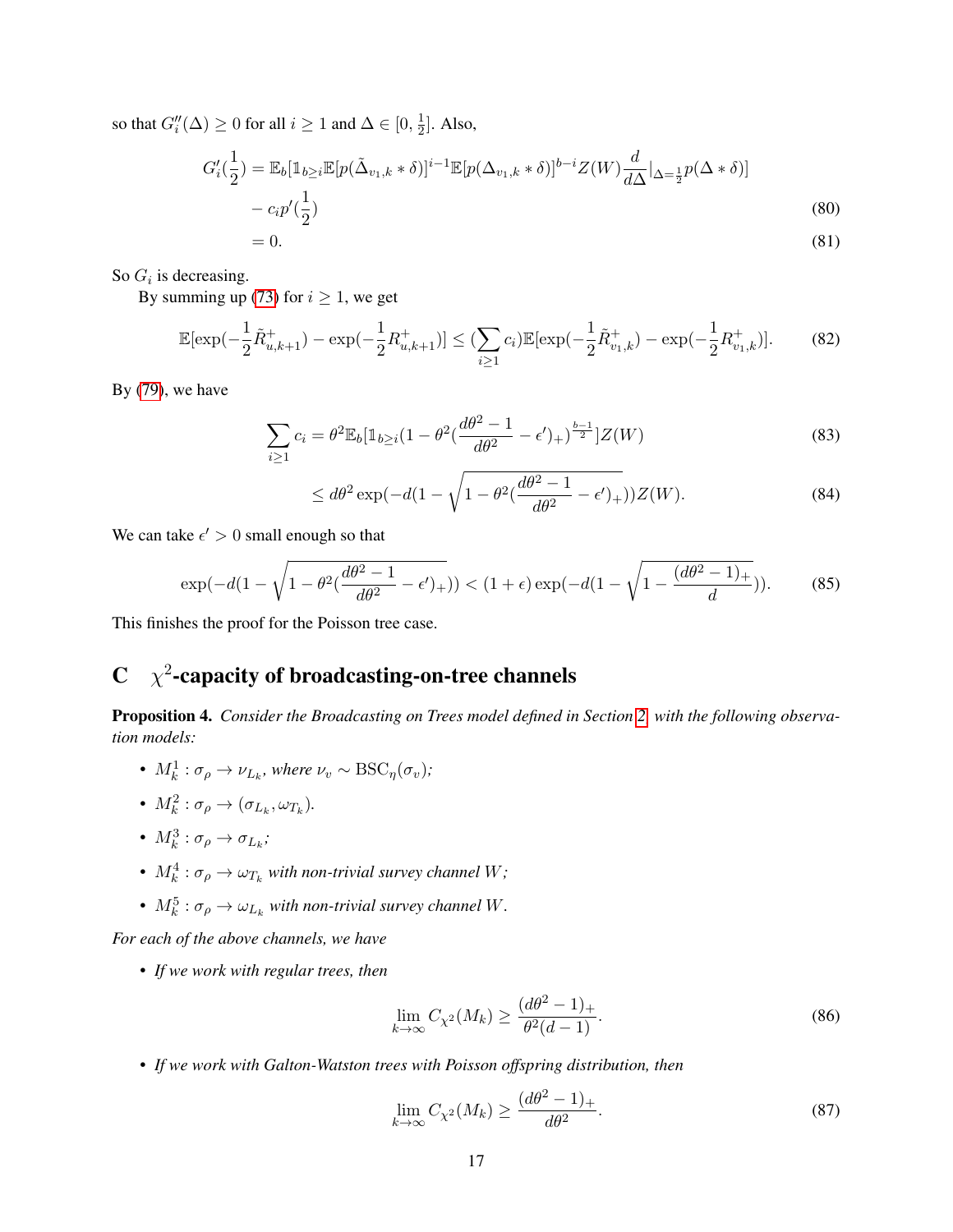*Proof.* The  $\chi^2$ -capacity is always non-negative, so the  $d\theta^2 \leq 1$  case is automatic. In the following we assume  $d\theta^2 > 1$ .

First we observe that all  $M_k^i$ 's are less degraded than  $M_k^1$  for some suitable choice of  $\eta$ . This is obvious for  $i = 2, 3$ . Clearly  $M_k^4$  is less degraded than  $M_k^5$ . That  $M_k^5 \leq_{\text{deg}} M_k^1$  follows from [\[RP19,](#page-11-14) Lemma 2, 3], where we can take  $\eta = P_e(W)$ . So by Lemma [4,](#page-12-2) we only need to prove the result for  $M_k^1$ .

To apply Lemma [5,](#page-12-3) we need to find a BMS channel more degraded than  $M_k^1$  which takes value in R. One natrual choice is the majority decoder. We define

<span id="page-17-1"></span>
$$
S_k = \sum_{v \in L_k} \nu_v.
$$
\n(88)

Then the channel  $\sigma_{\rho} \to S_k$  is clearly more degraded than  $M_k^1$ . We apply Proposition [5](#page-17-0) to conclude.  $\Box$ 

<span id="page-17-0"></span>**Proposition 5.** Assume  $d\theta^2 > 1$ . Consider the channel  $\sigma_\rho \to S_k$  defined in [\(88\)](#page-17-1). *For regular trees,*

$$
\lim_{k \to \infty} \frac{\text{Var}^+ S_k}{(\mathbb{E}^+ S_k)^2} = \frac{1 - \theta^2}{d\theta^2 - 1}.
$$
\n(89)

*For Galton-Watson trees with Poisson offspring,*

$$
\lim_{k \to \infty} \frac{\text{Var}^+ S_k}{(\mathbb{E}^+ S_k)^2} = \frac{1}{d\theta^2 - 1}.
$$
\n(90)

*Proof.* The regular tree case is proved in [\[MNS16,](#page-11-3) Lemma 3.4, 3.5]. (Note that the expression for  $\lim_{k\to\infty} \frac{\text{Var}^+ S_k}{(\mathbb{R}^+ S_k)^2}$  $\overline{(\mathbb{E}^+S_k)^2}$ on top of [\[MNS16,](#page-11-3) pg. 2224] is incorrect.)

Let us focus on the Poisson tree case. It is easy to see that

<span id="page-17-6"></span><span id="page-17-5"></span><span id="page-17-2"></span>
$$
\mathbb{E}^+ S_k = (1 - 2\eta)(d\theta)^k. \tag{91}
$$

Let  $\rho$  be the root, and  $v_1, \ldots, v_b$  be its children. By variance decomposition, we have

$$
\text{Var}^+ S_{\rho,k+1} = \text{Var}^+ \mathbb{E}[S_{\rho,k+1}|b] + \mathbb{E}_b \text{Var}^+(\mathbb{E}[S_{\rho,k+1}|b, \sigma_{v_1}, \dots, \sigma_{v_b}]|b) + \mathbb{E} \text{Var}^+(S_{\rho,k+1}|b, \sigma_{v_1}, \dots, \sigma_{v_b}).
$$
\n(92)

Let us compute each summand.

$$
\text{Var}^+ \mathbb{E}[S_{\rho,k+1}|b] = \text{Var}^+(b\theta(1-2\eta)(d\theta)^k) = d\theta^2(1-2\eta)^2(d\theta)^{2k}.
$$
 (93)

<span id="page-17-4"></span><span id="page-17-3"></span>
$$
\mathbb{E}_b \text{Var}^+(\mathbb{E}[S_{\rho,k+1}|b,\sigma_{v_1},\dots,\sigma_{v_b}]|b) \n= \mathbb{E}_b \text{Var}^+(\sum_{i\in[b]} \sigma_{v_i}(1-2\eta)(d\theta)^k|b) \n= \mathbb{E}_b[b(1-\theta^2)(1-2\eta)^2(d\theta)^{2k}] \n= d(1-\theta^2)(1-2\eta)^2(d\theta)^{2k}.
$$
\n(94)

$$
\mathbb{E} \operatorname{Var}^+(S_{\rho,k+1}|b,\sigma_{v_1},\ldots,\sigma_{v_b}) = \mathbb{E}_b[b] \sum_{i \in [b]} \operatorname{Var}^+ S_{v_i,k}] = d \operatorname{Var}^+ S_{\rho,k}.
$$
 (95)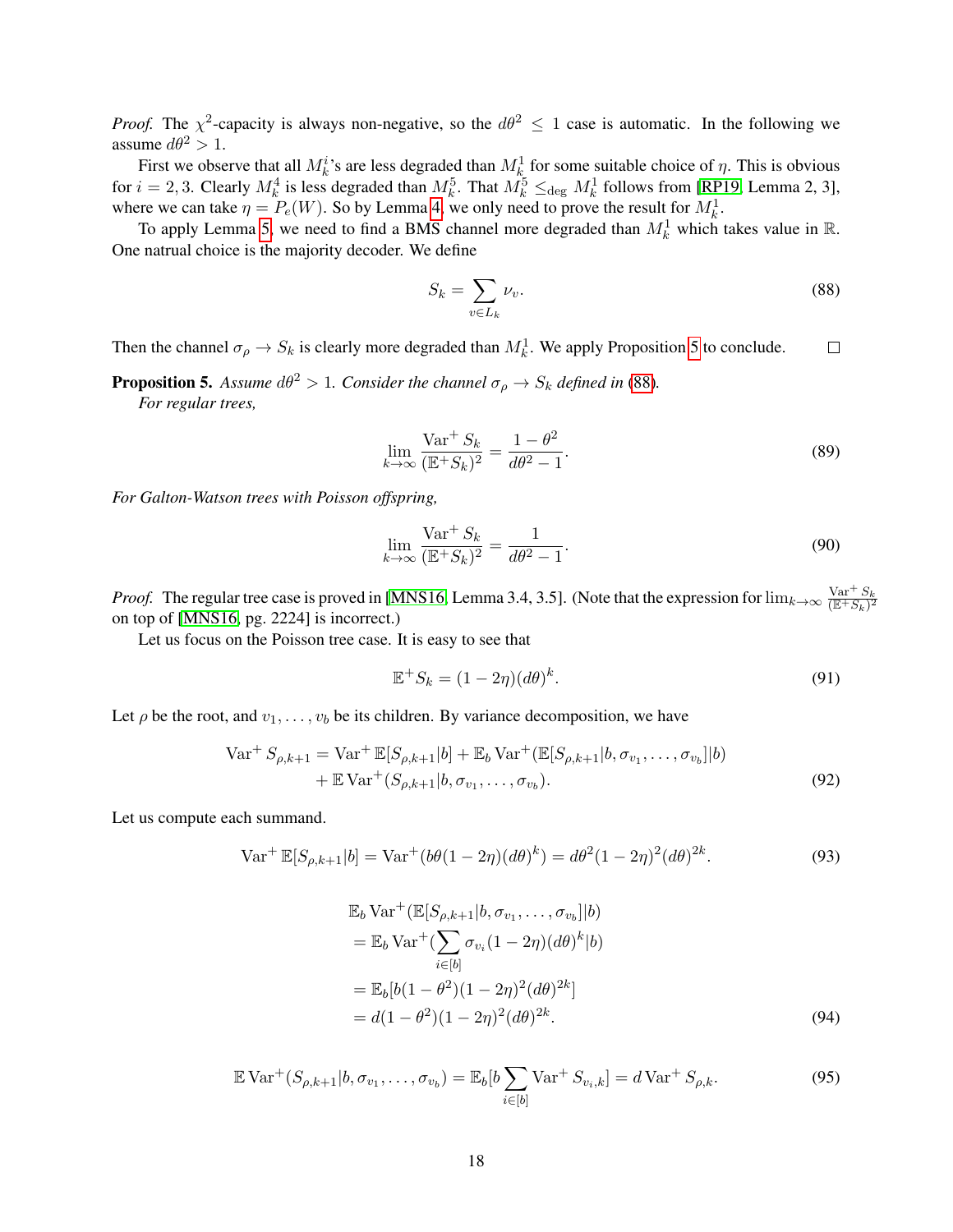Plugging [\(93\)](#page-17-2)[\(94\)](#page-17-3)[\(95\)](#page-17-4) into [\(92\)](#page-17-5), we get

$$
\text{Var}^+ S_{\rho,k+1} = d(1 - 2\eta)^2 (d\theta)^{2k} + d\text{Var}^+ S_{\rho,k}.
$$
 (96)

Solving [\(96\)](#page-18-2) with initial value  $S_{\rho,0} = 4\eta(1-\eta)$ , we get

$$
\text{Var}^+ S_{\rho,k} = 4\eta (1 - \eta) d^k + \sum_{i \in [k]} d^{k-i} d (1 - 2\eta)^2 (d\theta)^{2i - 2}
$$

$$
= 4\eta (1 - \eta) d^k + (1 - 2\eta)^2 d^k \frac{(d\theta^2)^k - 1}{d\theta^2 - 1}.
$$
(97)

Putting together [\(91\)](#page-17-6)[\(97\)](#page-18-3), we get the desired result.

#### <span id="page-18-1"></span>D Uniqueness of BP fixed point

<span id="page-18-0"></span>Proposition 6. *Fix* d*,* δ*, and a (possibly trivial) BMS* W*. Recall definition* [\(32\)](#page-8-5) *of the BP fixed point (the*  $P_{\Delta}$  *definition) for BOTS*  $(d, \theta, W)$ .

- If W is non-trivial  $(P_e(W) < \frac{1}{2})$  $\frac{1}{2}$ ) and  $C_1 < 1$  (where  $C_1$  is defined in [\(39\)](#page-9-5)), there is exactly one BP *fixed point.*
- If W is trivial and  $d\theta^2 \leq 1$ , there is exactly one BP fixed point, which is trivial (the point distribution *at*  $\Delta = \frac{1}{2}$ ).
- If W is trivial and  $C_1 < 1$ , there are exactly two BP fixed points, one is trivial and the other is *non-trivial.*

*The same (statements about number of fixed points) hold for BOTS*  $(Poi(d), \theta, W)$  *with*  $C_1$  *replaced by* C<sup>2</sup> *(defined in* [\(41\)](#page-9-6)*).*

*Proof.* If W is trivial and  $d\theta^2 \leq 1$ , we are in the non-reconstruction regime and there is a unique BP fixed point, and it is trivial.

If W is trivial, there is one trivial fixed point. If W is non-trivial, the trivial distribution is not a fixed point. We prove that for any  $(d, \theta, W)$  satisfying  $C_1 < 1$  (or  $C_2 < 1$  for Poisson trees), there is exactly one non-trivial fixed point.

Suppose there are two non-trivial fixed points  $P_{\Delta}$  and  $Q_{\Delta}$ . Let P be a BMS corresponding to  $P_{\Delta}$  and Q be a BMS corresponding to  $Q_{\Delta}$ . Let  $r = \max\{P_e(P), P_e(Q)\}\$ . Then BSC<sub>r</sub> is non-trivial and is more degraded than both P and Q.

We consider a Broadcasting on Tree model with three different types of observations:

- $M_k^a$ : Observe  $P(\sigma_v)$  for all  $v \in L_k$ ;
- $M_k^b$ : Observe  $Q(\sigma_v)$  for all  $v \in L_k$ ;
- $M_k^c$ : Observe BSC<sub>r</sub>( $\sigma_v$ ) for all  $v \in L_k$ .

By the same proof as Theorem [3,](#page-7-2) in the limit  $k \to \infty$ ,  $M_k^a$  and  $M_k^c$  converge to the same BMS; the same holds for  $M_k^b$  and  $M_k^c$ . Therefore in the limit  $k \to \infty$ ,  $M_k^a$  and  $M_k^b$  converge to the same BMS.

By the assumption that P and Q are BP fixed points,  $M_k^a$  are equivalent to P for all k, and  $M_k^b$  are equivalent to Q for all k. So P and Q are equivalent BMSs. This means  $P_{\Delta} = Q_{\Delta}$ . П

<span id="page-18-3"></span><span id="page-18-2"></span> $\Box$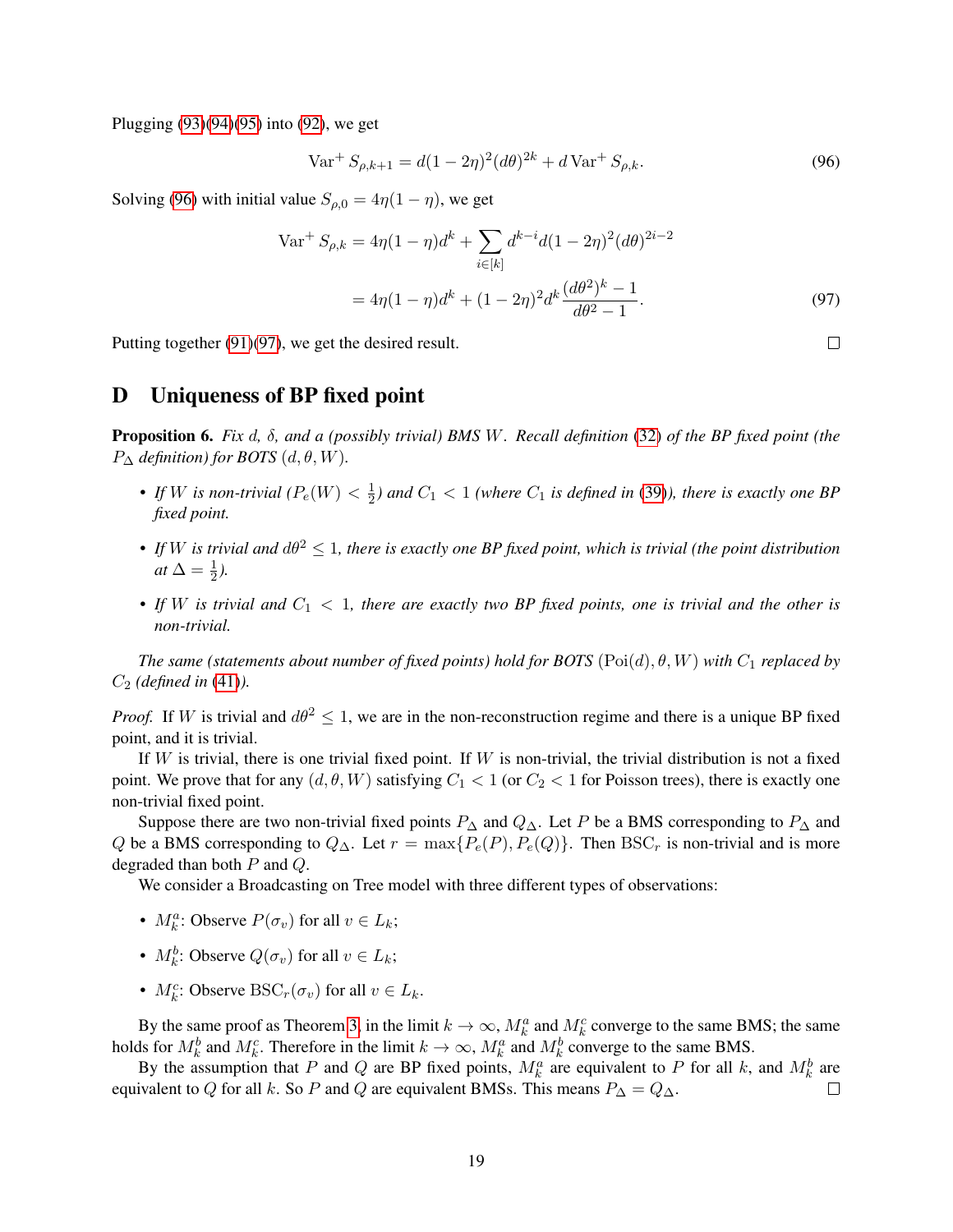#### <span id="page-19-0"></span>E Rough estimate of  $C$  in [\[MNS16\]](#page-11-3)

As we mentioned, [\[MNS16\]](#page-11-3) proves uniqueness of BP fixed point for BOT (without survey) and  $d\theta^2 > C$ for an unspecified C. Can we extract explicit C from their work? First, we point out that taken literally, the proof demands at least  $C > 75$ . Second, we (heuristically!) argue below that it may be difficult to reduce C below 25 without significant modifications of the proof. We remark that this section is not meant to be rigorous and it may very well be that the method therein can be tweaked in ways we did not consider.

The proof in question is divided into the large  $\theta$  case and the small  $\theta$  case. First, they prove that there exists a  $\theta^* > 0$  so that for  $\theta \le \theta^*$ , uniqueness of BP fixed point holds for large enough  $d\theta^2$ . Then they prove that for  $\theta > \theta^*$ , there exists d large enough so that uniqueness of BP holds. We focus on the small  $\theta$  part and analyze their proof for  $\theta$  close to 0.

In [\[MNS16,](#page-11-3) middle of page 2230] authors require  $d\theta^2$  larger than about 75. Let us analyze how much improvement is possible. In the following, equation and lemmas refer to the cited paper.

- In Lemma 3.6, it is impossible to achieve an RHS better than  $1 \frac{1-\theta^2}{d\theta^2}$  by using a majority estimator (which is used by both their paper and the current paper).
- In (3.8), they applied Lemma 3.9 with  $p = \frac{1}{4}$  $\frac{1}{4}$ . Changing this exponent would result in a big change in the proof, so we leave it as-is.
- In Lemma 3.10, by Taylor expansion, it is impossible to improve RHS to  $dm^{d-1}(\mathbb{E}A^2 \mathbb{E}B^2)^2$ .
- In Lemma 3.11, by Taylor expansion

$$
\sqrt{\frac{1-x}{1+x}} = 1 - x + \frac{x^2}{2} - \frac{x^3}{2} + O(x^4),
$$

their proof cannot give a RHS better than  $1 - \theta^2 x_k + \frac{1}{2}$  $\frac{1}{2}\theta^2$ . Combined with Lemma 3.6, their proof does not give a RHS better than  $1 - \theta^2 (1 - \frac{1 - \theta^2}{d\theta^2}) + \frac{1}{2}\theta^2$ .

- In Lemma 3.12, RHS cannot be better than  $2\theta^2$ , because this is less than  $\frac{d}{dt}$  $dx$  $\frac{1-\theta^2 x}{\sqrt{1-\theta^2 x^2}}$  | at  $x = -1$ .
- Consequently, in Lemma 3.13, the leading factor in RHS cannot be better than  $2\theta^2$ .
- In (3.12), RHS cannot be better than  $64d^2m^{d-2}(a-b)^2$  by using (3.8) with  $p=\frac{1}{4}$  $\frac{1}{4}$  and Lemma 3.10.
- Combining the above, in the expression in the middle of Page 2230, RHS cannot be better than

$$
64((2\theta^2)^2d^2(1-\theta^2(1-\frac{1-\theta^2}{d\theta^2})+\frac{1}{2}\theta^2)^{d-2})z.
$$

Computation shows that, for the factor before z to be smaller than 1, we need at least  $d\theta^2 \geq 26$  in the limit  $\theta \to 0$ .

#### <span id="page-19-1"></span>F Weak spatial mixing

In Section [4,](#page-7-1) we studied whether BP message (with recursion [\(26\)](#page-7-0)) converges to the same value under perfect observation or no observation of leaves. A related question is weak spatial mixing, i.e., whether BP message converges to the same value under any observation of leaves.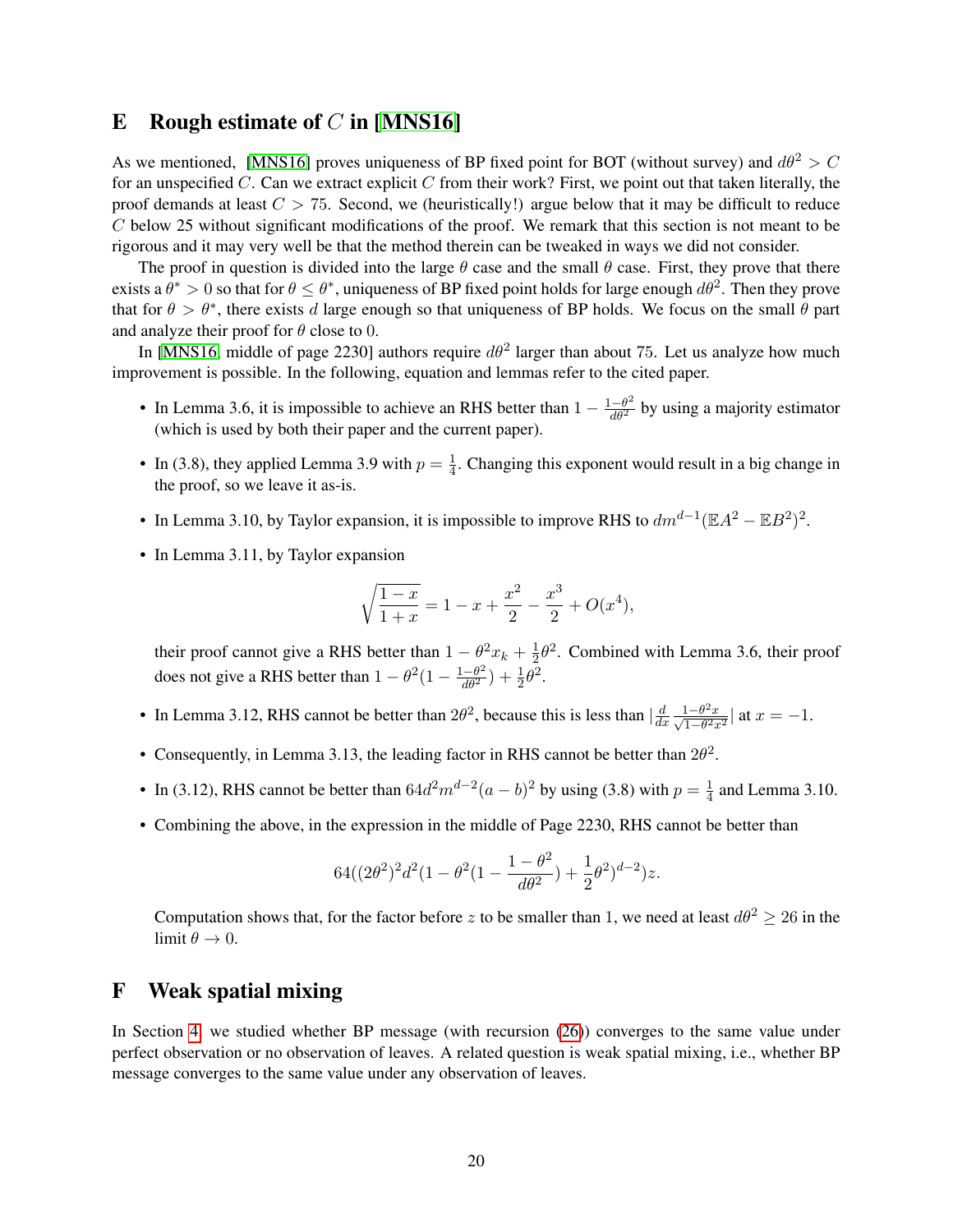Fix  $k \ge 0$ . Let  $R_{L_k,0}$  and  $R'_{L_k,0}$  be two boundary conditions. Define  $R_{\rho,k}$  (resp.  $R'_{\rho,k}$ ) by using [\(26\)](#page-7-0) recursively, with initial condition  $\hat{R}_{L_k,0}$  (resp.  $R'_{L_k,0}$ ). We say the model has weak spatial mixing if

$$
\lim_{k \to \infty} \mathbb{E}_{T, \omega_{T_k}} \sup_{R_{L_k, 0}, R'_{L_k, 0}} |f(R_{\rho, k}) - f(R'_{\rho, k})| = 0
$$
\n(98)

for all bounded continuous functions  $f : \mathbb{R} \cup \{\pm \infty\} \to \mathbb{R}$ .

In the following we focus on regular trees. It is known [\[BRZ95\]](#page-11-12) that in the case there is no survey,  $d\theta = 1$  is the threshold for WSM, i.e., when  $d\theta < 1$ , WSM holds; when  $d\theta > 1$ , WSM does not hold. The following result shows that for WSM with survey, this is still almost the case.

**Theorem 4.** • *For*  $d\theta < 1$  *and any survey, WSM holds.* 

• For  $d\theta > 1$ , there exists  $\epsilon = \epsilon(d, \theta) > 0$  such that for BSC survey with  $P_e(W) > \frac{1}{2} - \epsilon$ , WSM does *not hold.*

*Proof.* For  $d\theta < 1$ : For any node u, We have

$$
\mathbb{E}|R_{u,k+1} - R'_{u,k+1}| = \mathbb{E}|\sum_{v \in L_1(u)} (F_{\theta}(R_{v,k}) - F_{\theta}(R'_{v,k}))|
$$
\n(99)

$$
\leq d\theta \mathbb{E}|R_{v_1,k} - R'_{v_1,k}|.\tag{100}
$$

(We use the fact that  $F_{\theta}$  is  $\theta$ -Lipschitz.) So

$$
\mathbb{E}|R_{\rho,k+1} - R'_{\rho,k+1}| \le d\theta \mathbb{E}|R_{\rho,k} - R'_{\rho,k}| \tag{101}
$$

and we get the desired contraction.

For  $d\theta > 1$ : We separate the limit BP distribution for  $(+)$ -boundary condition and  $(-)$ -boundary condition. Because  $d\theta > 1$ , there exists  $x > 0$  such that  $dF_{\theta}(x) > x$ . Let  $\epsilon$  be small enough so that for all  $\eta$ with  $P_e(\text{BSC}_{\eta}) > \frac{1}{2} - \epsilon$ , we have

$$
dF_{\theta}(x) - \log \frac{1 - \eta}{\eta} > x. \tag{102}
$$

In this case, we can prove by induction that if we start with the  $(+)$ -boundary condition, then  $R_{u,k} > x$  for all u and k. By symmetry, if we start with the  $(-)$ -boundary condition, then  $R_{u,k} < -x$  for all u and k. So we get the desired separation.  $\Box$ 

Note that for the case  $d\theta > 1$  we only prove for BSC survey. Numerical computation suggests that the result should hold for any BMS survey with sufficiently large  $P_e$ . Thus we make the following conjecture.

**Conjecture 2.** For  $d\theta > 1$ , there exists  $\epsilon = \epsilon(d, \theta) > 0$  such that for any BMS survey W with  $P_e(W) > 0$  $\frac{1}{2}$  –  $\epsilon$ , WSM does not hold.

#### <span id="page-20-0"></span>G Amenable graphs

Recall definition of the spin synchronization system and the (BI) property given in [\(43\)](#page-10-4).

Definition 5 (Amenable graph ([\[AM19\]](#page-11-10))). *A graph* G *is said to be amenable if* inf{|∂S|/|S| : S ⊂ V finite,  $o \in S$ } = 0, where  $\partial S = \{u \in S : \exists v \notin S, (u, v) \in E\}.$ 

**Theorem 5.** Let G be an amenable graph. For any  $\epsilon \in [0, 1)$ , the (BI) holds for  $(G, o, \theta, \text{BEC}_{\epsilon})$ .